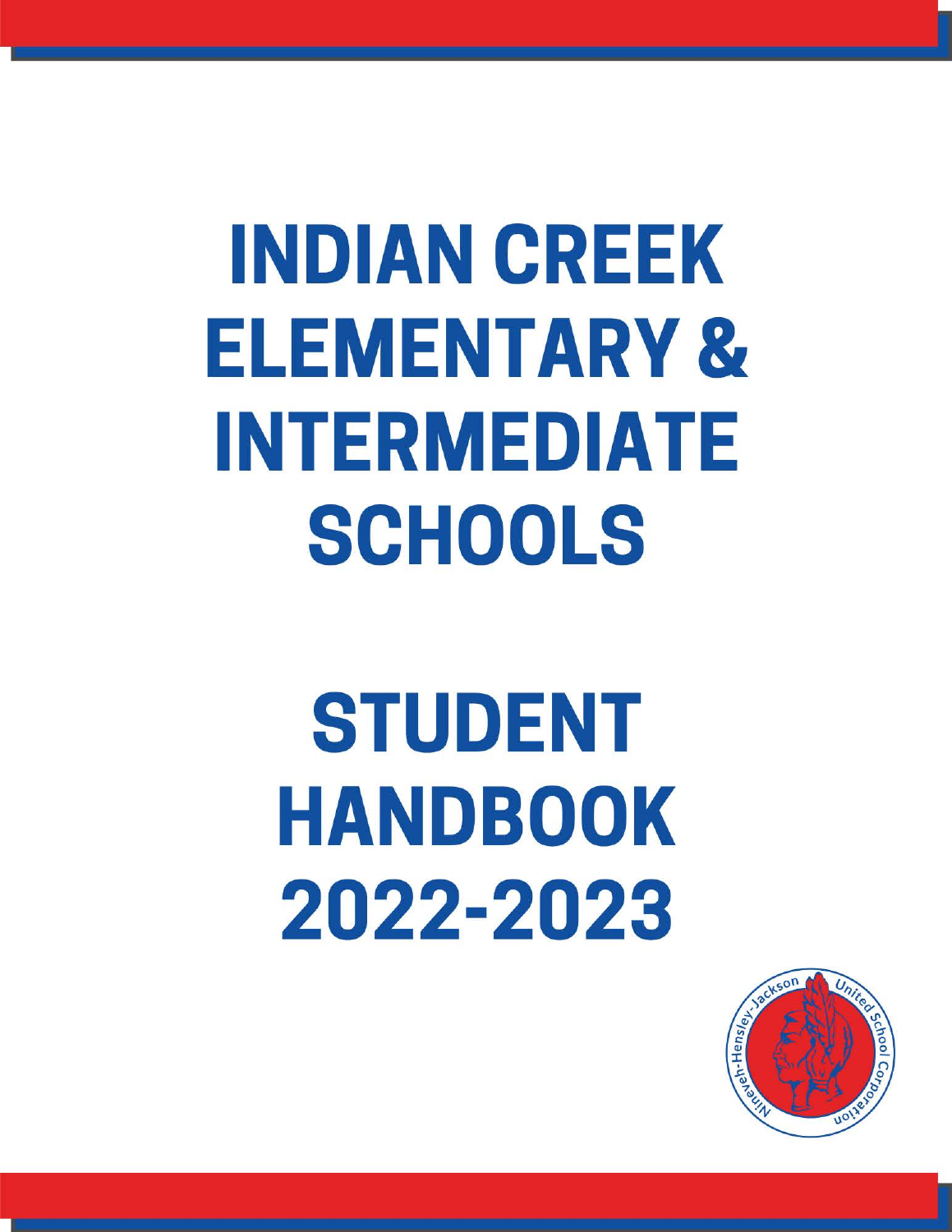| <b>MISSION:</b>                                                                                          | 3                |
|----------------------------------------------------------------------------------------------------------|------------------|
| <b>DIRECTORY OF SCHOOLS:</b>                                                                             | 3                |
| <b>SCHOOL HOURS:</b>                                                                                     | 4                |
| SCHOOL SAFETY/VISITORS OR VOLUNTEERS/LEAVING SCHOOL:                                                     | 4                |
| <b>ENROLLMENT POLICIES and GUIDELINES:</b>                                                               | 4                |
| <b>ENROLLMENT LIMITATIONS:</b>                                                                           | 5                |
| <b>KINDERGARTEN ENROLLMENT:</b>                                                                          | 5                |
| <b>ATTENDANCE POLICY:</b>                                                                                | 5                |
| <b>AFTER SCHOOL CARE</b>                                                                                 | 5                |
| <b>PARENT OR GUARDIAN INVOLVEMENT</b>                                                                    | 5                |
| <b>LOST INSTRUCTION TIMELINE:</b>                                                                        | 5                |
| UNEXCUSED/UNACCEPTABLE ABSENCE UNTIL ACCEPTABLE VERIFICATION<br><b>RECEIVED:</b>                         | 6                |
| <b>EXCUSED/ACCEPTABLE ABSENCES:</b>                                                                      | 6                |
| <b>UNEXCUSED/UNACCEPTABLE ABSENCES:</b>                                                                  | 6                |
| <b>CONSEQUENCES:</b>                                                                                     | $\overline{7}$   |
| <b>TARDINESS:</b>                                                                                        | 7                |
| <b>HOMEWORK:</b>                                                                                         | 7                |
| <b>MAKE-UP WORK:</b>                                                                                     | 7                |
| <b>EXTRACURRICULAR ACTIVITIES:</b>                                                                       | 8                |
| <b>GRADES: ART, CITIZENSHIP, MUSIC, PE, STEM:</b>                                                        | 8                |
| <b>GRADES: READING, LANGUAGE ARTS, MATHEMATICS, SOCIAL STUDIES:</b>                                      | 8                |
| <b>SPECIAL SERVICES</b><br>TITLE I - REMEDIAL READING<br><b>VISION SCREENING</b><br><b>HEARING TESTS</b> | 8<br>8<br>8<br>8 |
| PROMOTION/RETENTION:                                                                                     | 9                |
| <b>HONORS:</b>                                                                                           | 9                |
| <b>DRESS CODE:</b>                                                                                       | 9                |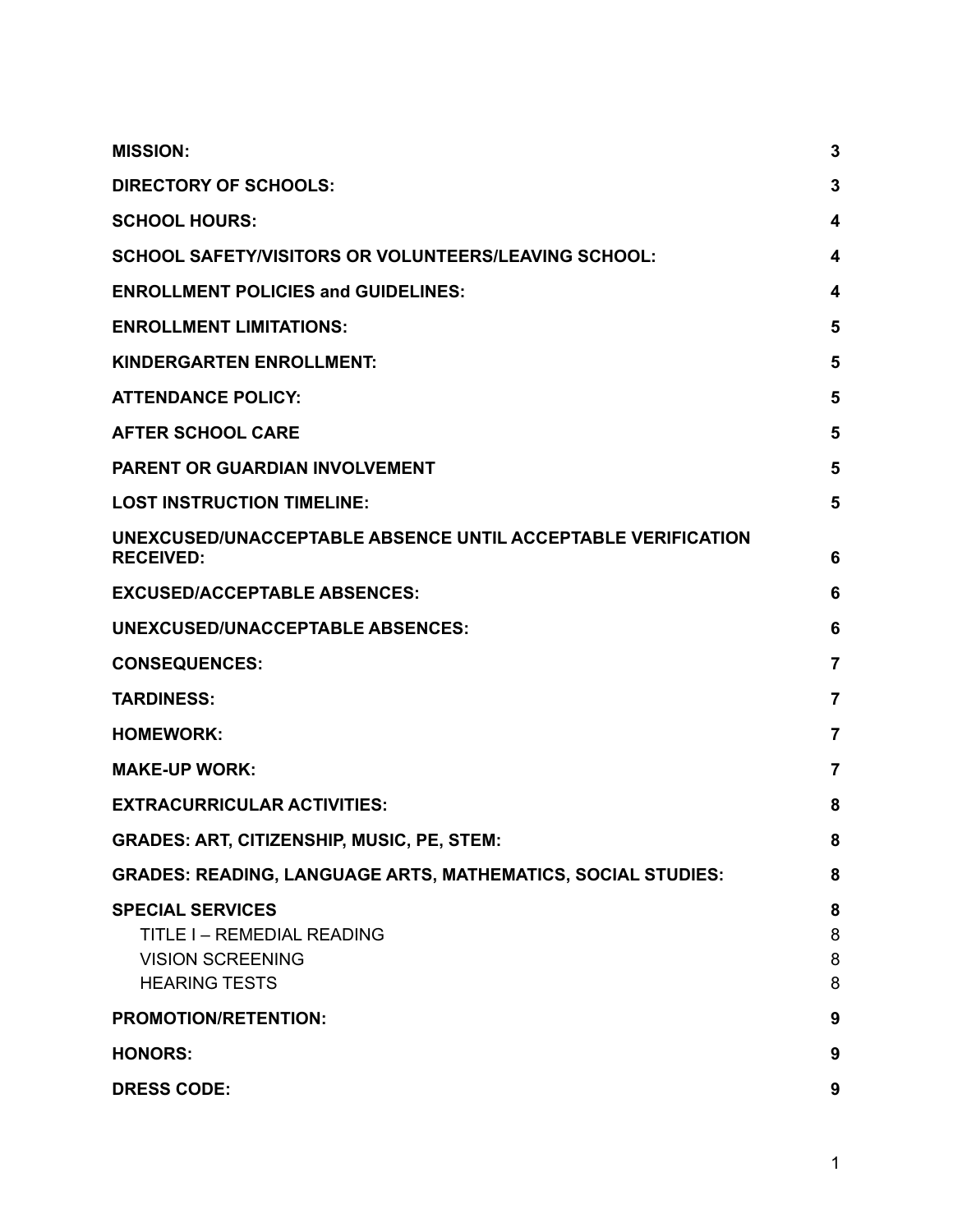| <b>ELECTRONIC EQUIPMENT POLICY:</b>                                                                                                                                                                                                                                                                                  | 10                                           |
|----------------------------------------------------------------------------------------------------------------------------------------------------------------------------------------------------------------------------------------------------------------------------------------------------------------------|----------------------------------------------|
| <b>STUDENT DISCIPLINE RULES:</b>                                                                                                                                                                                                                                                                                     | 11                                           |
| <b>GROUNDS FOR SUSPENSION OR EXPULSION:</b><br>A. Student Misconduct and/or Substantial Disobedience:<br>B. Bullying:<br>C. Possessing A Firearm or A Destructive Device:<br>D. Possessing A Deadly Weapon:<br>E. Unlawful Activity:<br>F. Legal Settlement:                                                         | 11<br>12<br>15<br>17<br>18<br>18<br>18       |
| <b>CRIMINAL GANGS AND CRIMINAL GANG ACTIVITY IN SCHOOLS:</b>                                                                                                                                                                                                                                                         | 18                                           |
| <b>SPECIFIC SCHOOL RULES:</b>                                                                                                                                                                                                                                                                                        | 19                                           |
| <b>PLAYGROUND RULES:</b>                                                                                                                                                                                                                                                                                             | 20                                           |
| <b>STUDENT REFERRALS TO THE OFFICE:</b>                                                                                                                                                                                                                                                                              | 20                                           |
| <b>AFTER SCHOOL CARE:</b>                                                                                                                                                                                                                                                                                            | 21                                           |
| <b>EXTRACURRICULAR ACTIVITIES:</b>                                                                                                                                                                                                                                                                                   | 21                                           |
| <b>GIFTS SENT TO SCHOOL:</b>                                                                                                                                                                                                                                                                                         | 21                                           |
| <b>SCHOOL MEALS:</b>                                                                                                                                                                                                                                                                                                 | 21                                           |
| <b>FREE and REDUCED LUNCHES:</b>                                                                                                                                                                                                                                                                                     | 21                                           |
| <b>STUDENT PAYMENTS</b>                                                                                                                                                                                                                                                                                              | 22                                           |
| <b>TEXTBOOK RENTAL</b>                                                                                                                                                                                                                                                                                               | 22                                           |
| <b>SCHOOL BUS AND OTHER VEHICLE IDLING:</b>                                                                                                                                                                                                                                                                          | 22                                           |
| <b>MEDIA RELEASE OF INFORMATION:</b>                                                                                                                                                                                                                                                                                 | 23                                           |
| <b>HEALTH SERVICES POLICIES and GUIDELINES:</b><br><b>Illness Guidelines:</b><br><b>Guidelines for Medication Administration:</b><br>Emergency Medication (e.g., inhalers, epi-pens):<br><b>Controlled Drugs:</b><br><b>Immunization Policies:</b><br>Hearing and Vision Screenings:<br><b>Head Lice Guidelines:</b> | 23<br>23<br>24<br>24<br>25<br>25<br>26<br>26 |
| NINEVEH-HENSLEY-JACKSON-UNITED SCHOOL CORPORATION POLICIES                                                                                                                                                                                                                                                           | 27                                           |
| <b>CIVIL RIGHTS NONDISCRIMINATION STATEMENT:</b>                                                                                                                                                                                                                                                                     | 27                                           |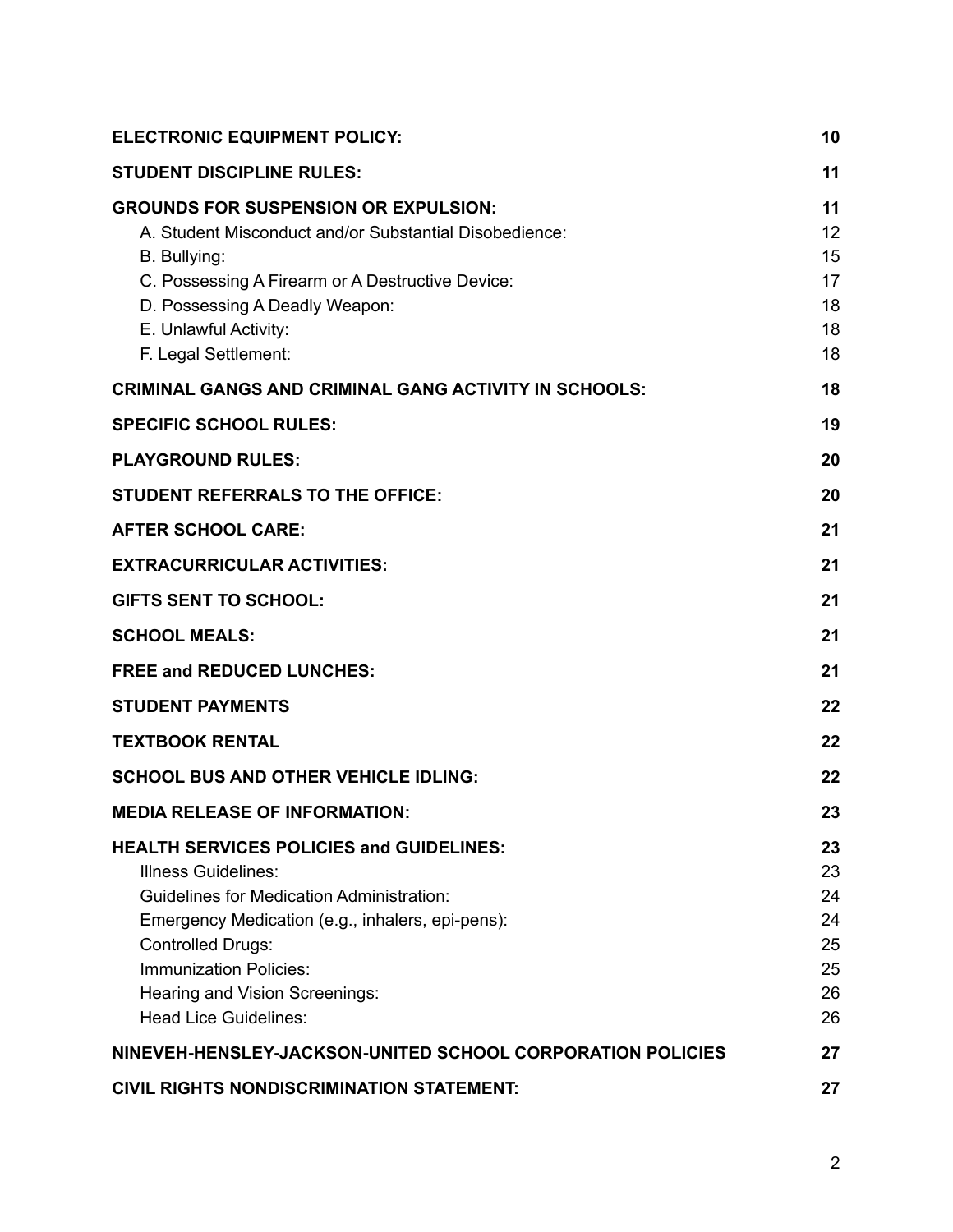#### <span id="page-3-0"></span>**MISSION:**

Indian Creek Intermediate School creates a safe educational environment in which each student is challenged and encouraged to achieve his or her potential.

The Indian Creek Elementary staff, with family and community support, teaches, and challenges each child to build basic and technological skills. We endeavor to promote a positive self-concept needed to become an active, self-motivated, lifelong learner. We strive to prepare each child to become the best possible citizen for the diverse and unique communities of tomorrow.

#### *Students and Teachers Empowering Minds*

#### <span id="page-3-1"></span>**DIRECTORY OF SCHOOLS:**

Indian Creek Elementary School 1002 South Indian Creek Drive Trafalgar, IN 46181 Telephone: 317-878-2150 Principal: Mr. Eric Long

Indian Creek Intermediate School 1000 South Indian Creek Drive Trafalgar, IN 46181 Telephone: 317-878-2160 Principal Mrs. Kim Davis

Indian Creek Middle School 801 W Indian Creek Drive Trafalgar, IN 46181 317-878-2130 Principal: Mr. Sean Zachery

Indian Creek High School 803 W Indian Creek Drive Trafalgar, IN 46181 317-878-2110 Principal: Mr. Luke Skobel

Office of the Superintendent 802 S Indian Creek Drive Trafalgar, IN 46181 317-878-2100 Superintendent: Dr. Tim Edsell

Board of School Trustees Ms. Judy Misiniec, President Mr. Ed Harvey, Vice President Mr. Greg Waltz, Secretary Mr. Thomas Burgett, Member Mr. Ben Swopes, Member

The NHJ Board of School Trustees meets at 7 p.m. on the second Tuesday of each month at the LGI Room at Indian Creek Middle School, 801 West Indian Creek Drive Trafalgar, IN 46181.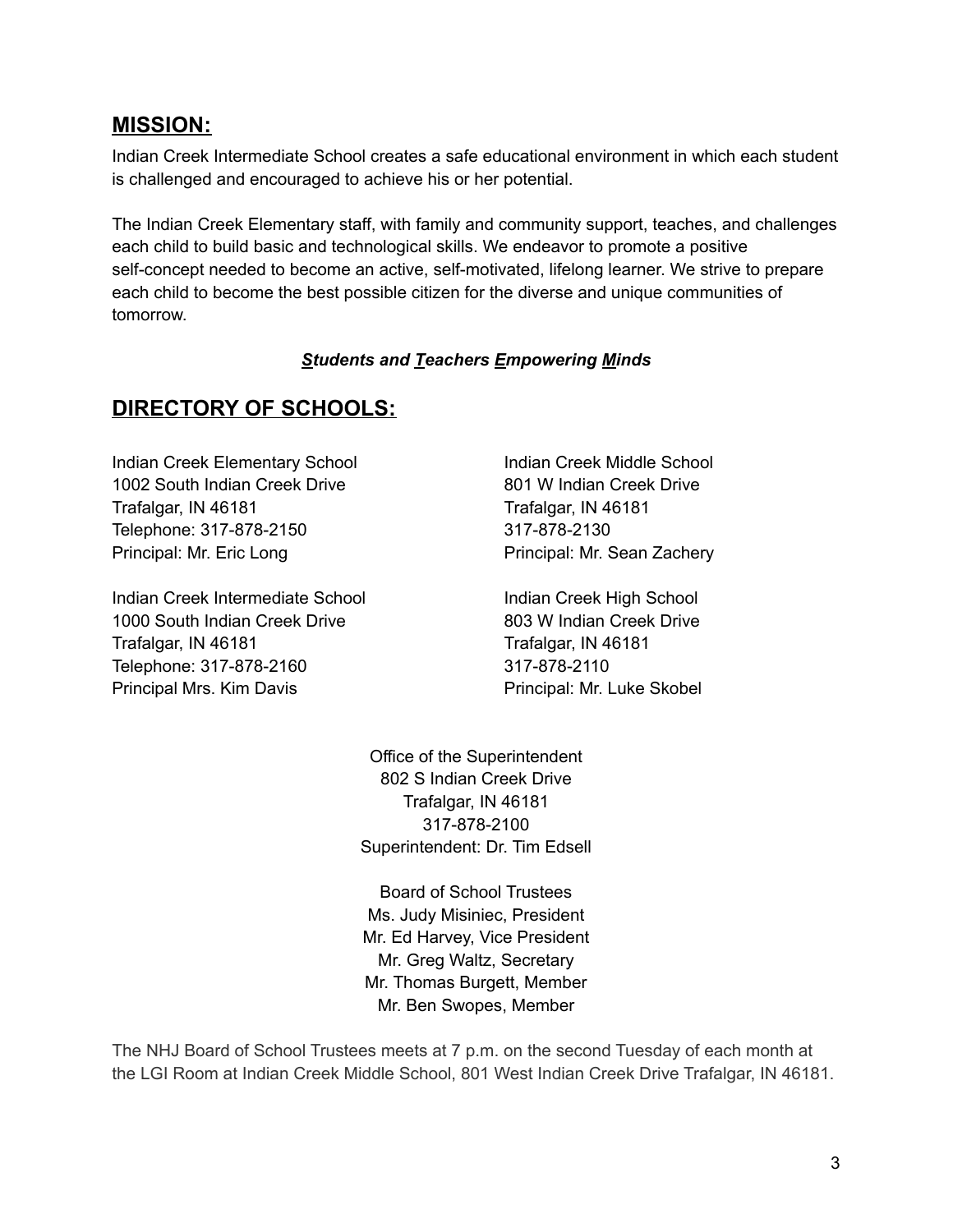The Board's meeting site is fully accessible to all persons. Any person requiring further accommodation should contact the Administration Office at 317.878.2100.

## <span id="page-4-0"></span>**SCHOOL HOURS:**

7:30 a.m. Doors Open 8:15 a.m. Tardy Bell 3:00 p.m. Dismissal 3:30 p.m. Office Closed \*\*Note – Wednesday Early Release Dismissal time is 2:00 p.m.

## <span id="page-4-1"></span>**SCHOOL SAFETY/VISITORS OR VOLUNTEERS/LEAVING SCHOOL:**

In order to maintain a safe and secure environment for all students at ICES and ICIS, we will follow the procedures listed below:

Visitors in the school building who volunteer:

- 1. Sign in at the office
- 2. Leave their Photo Identification in the office
- 3. Upon leaving, sign out in the office and pick up identification.

When picking up a student during the school day, the following procedures will be followed:

- 1. Photo Identification must be shown to the office staff.
- 2. Verification that the individual is on the Emergency Contact List and eligible to take the student from the building.
- 3. Sign out the student

#### **\*\*\* If an individual is not on the Emergency Contact List, the individual will not be permitted to take the student from the school premises**.

All volunteers for the school, as well as field trip chaperones, shall complete a limited criminal background check prior to working with any students. This form is available in the main office. It is requested that all volunteers and chaperones complete this process forty-eight (48) hours prior to working in the school or attending a field trip. Volunteers/chaperones are asked to refrain from taking pictures of students while working in classrooms, visiting for lunch, or attending a field trip. Parents may take pictures of their own student(s) on special occasions, but parental consent has not been given for other students to be included.

## <span id="page-4-2"></span>**ENROLLMENT POLICIES and GUIDELINES:**

Enrollment Forms/Student Information Verification

Each child enrolled at our school must have enrollment forms on file. New student enrollment must be completed on Infinite Campus. The enrollment forms can be found at [https://www.indiancreekschools.com/enroll-at-indian-creek.](https://www.indiancreekschools.com/enroll-at-indian-creek) We ask that a parent/guardian complete the forms. Any changes in emergency contacts, telephone numbers or email address should be updated on Infinite Campus. Updated information is critical, so that we can contact parents.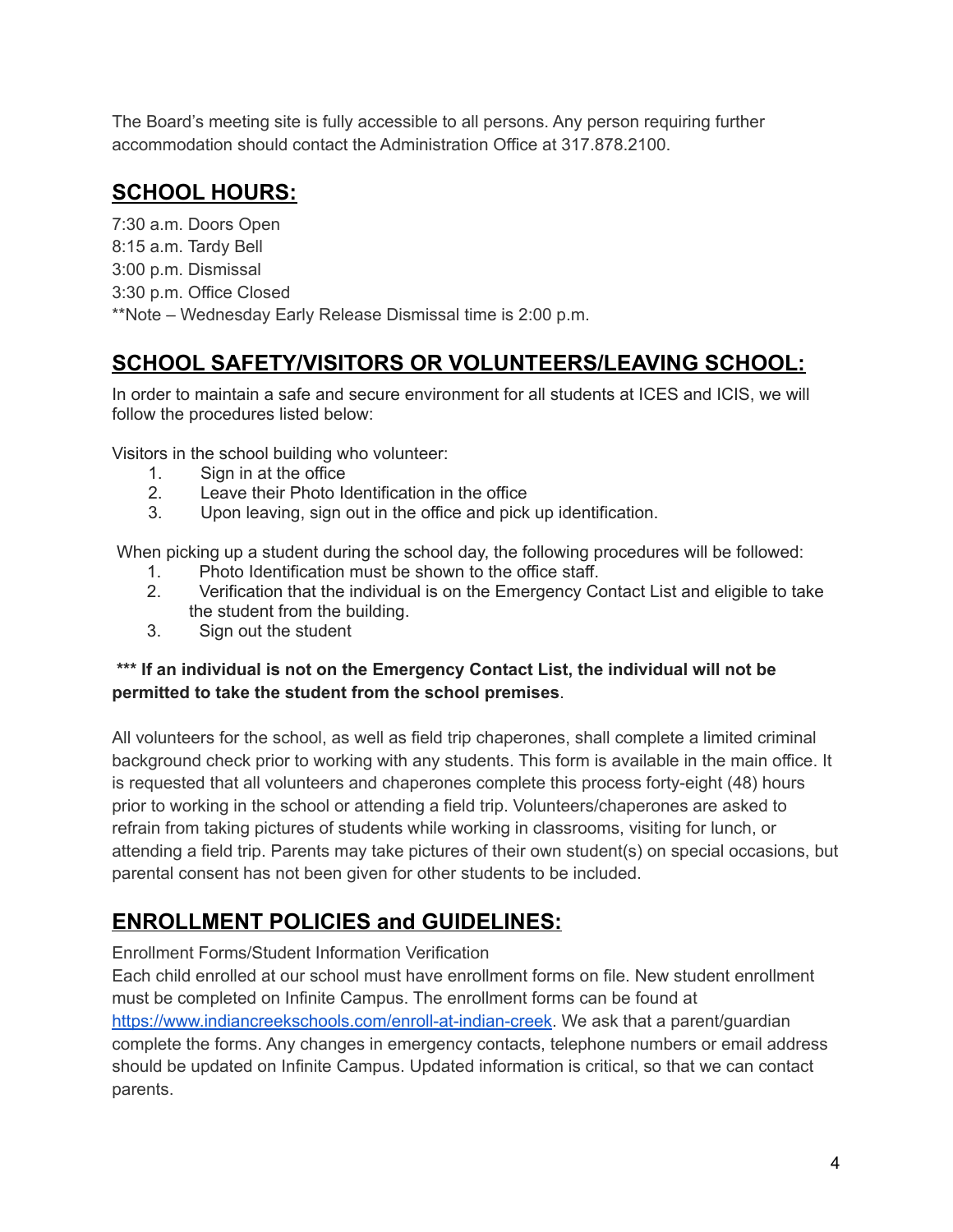# <span id="page-5-0"></span>**ENROLLMENT LIMITATIONS:**

Students who have been dismissed from other schools for disciplinary reasons will not be accepted in NHJ School Corporation without proper legal residence in the school district.

# <span id="page-5-1"></span>**KINDERGARTEN ENROLLMENT:**

Indiana statute I.C. 20-33-2-7 establishes a statewide entrance date for public school kindergarten. A student residing in Indiana must be at least five years of age on or before August 1 in order to enroll in public school kindergarten. However, Nineveh-Hensley-Jackson United School Corporation will consider appeals to this rule.

- No student whose birthday is later than October 1st of the state mandated cut off year will be considered for a waiver.
- Applications for early entrance waiver screening must be submitted by May 25, 2023
- The application will consist of the enrollment packet being filled out and a screening conducted. The student must be in the 50th percentile or above to be considered for early entrance.

# <span id="page-5-2"></span>**ATTENDANCE POLICY:**

The School Board requires all students enrolled at NHJUSC to attend regularly in accordance with the laws of the State of Indiana. The corporation's educational program depends on the consistent presence of all students to achieve continuity of instruction and a successful educational climate. A parent/guardian must report all absences prior to the start of the school day by calling (317) 878-2160. An automated call is generated to parents/guardians at 9:15 a.m. for absent students who have not been called in by a parent/guardian for the given day

# <span id="page-5-3"></span>**AFTER SCHOOL CARE**

NHJ provides After School Care (contracted by Country Kids Pre-School and Childcare for 2021-2022) for students in grades K-5 from 3:00-6:00 p.m. Please contact the office at ICES or ICIS for additional information.

# <span id="page-5-4"></span>**PARENT OR GUARDIAN INVOLVEMENT**

All parents are encouraged to become active in the Parent-Teacher-Organization (PTO). Please reach out to nhjpto@nhj.k12.in.us for more information on how to help.

# <span id="page-5-5"></span>**LOST INSTRUCTION TIMELINE:**

**Late Arrival** -- Student who crosses the threshold of the school after the designated start time: 8:15 a.m. at ICIS.

**Lost Instructional Time** -- Student who misses less than two (2) hours of instructional time throughout the day.

**Half-day** -- Student who misses between two (2) and three (3) hours of instructional time within a school day.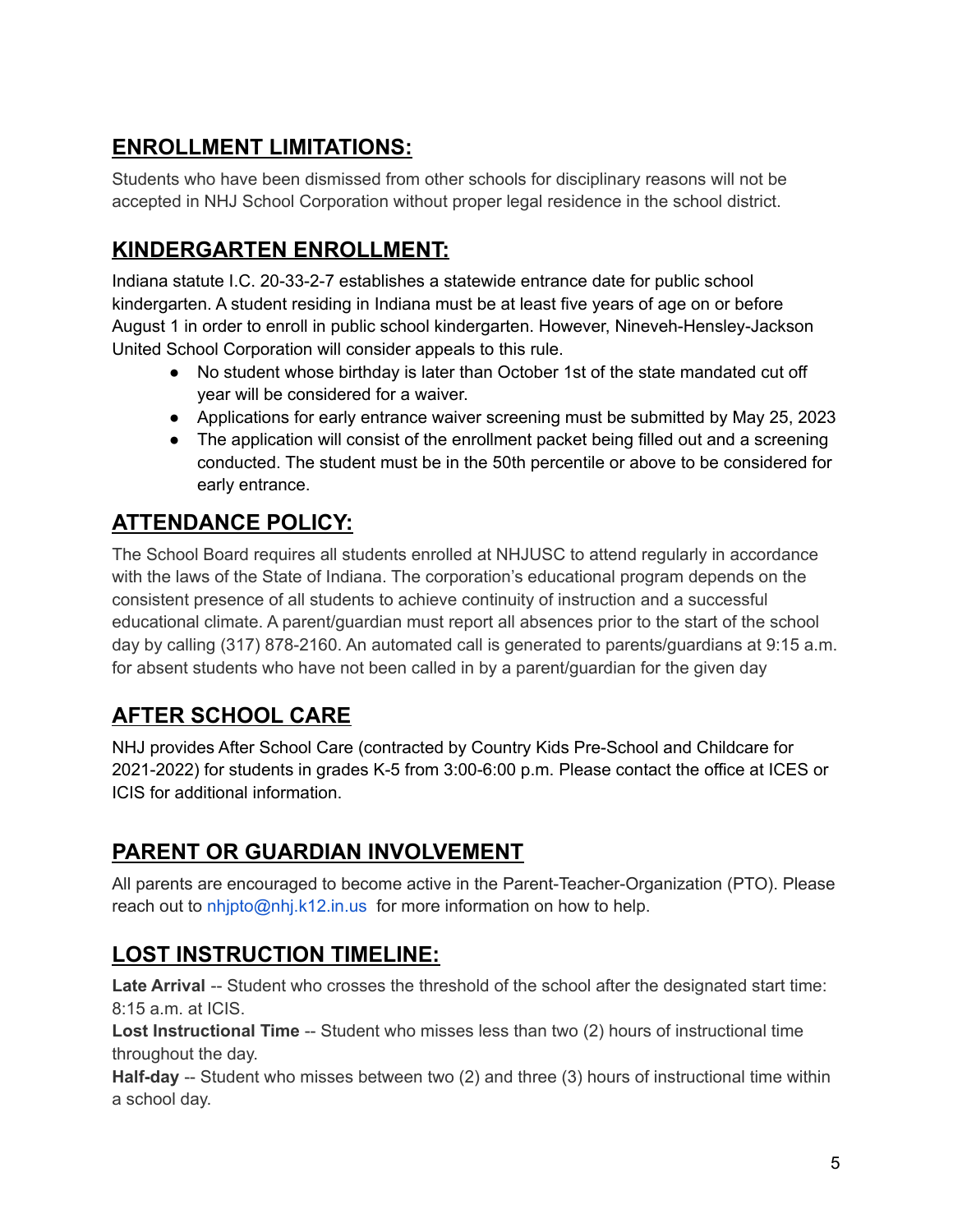## <span id="page-6-0"></span>**UNEXCUSED/UNACCEPTABLE ABSENCE UNTIL ACCEPTABLE VERIFICATION RECEIVED:**

#### **Death of an immediate family member**

● Obituary or Funeral Home Bereavement Card signifying family relationship.

#### **Hospitalization and / or Quarantine**

● Written notification from a competent physician.

**Professional Appointments** (i.e. Medical, Dental, Vision Appointment)

- Notice after appointment must be submitted within 30 calendar days to the office.
- Student name must be identified as the one seen by the professional.
- The date and time of the appointment must be documented by the professional.
- The date of return must be documented by the professional.
- Expected limitations and duration must be documented by the professional when applicable.

#### **Physical or Mental Incapacitation**

- Official Letter of Incapacitation signed by a competent Physician.
- Physician must indicate start and projected end date of the Letter of Incapacity.
- Physician must indicate student's diagnoses and symptoms specific to the Letter of Incapacity.

#### **Required Court Attendance**

- Written court documentation of court appearance.
- **Incarcerations**
	- Written court documentation of detainment from a Juvenile Justice Representative.

#### **Observance of a Recognized Religious Holiday**

## <span id="page-6-1"></span>**EXCUSED/ACCEPTABLE ABSENCES:**

- 1. Unexcused absences in which acceptable verification has been received.
- 2. The day of, and the day following, a student being sent home by the school clinic.
- 3. Out-of-School-Suspension
- 4. Exempt by Statute
	- a. Service as a Page or as an Honoree of the General Assembly
	- b. Service on Precinct Election Board or for Political Candidate or Parties
	- c. Witness in Judicial Proceeding
	- d. Educationally Related Non-classroom Activity

#### <span id="page-6-2"></span>**UNEXCUSED/UNACCEPTABLE ABSENCES:**

- 1. Any absence in which acceptable verification has not been received.
- 2. Truancy A student who has lost instructional time without the knowledge of the parent/guardian.
- 3. Pre-arranged or unreported absences; i.e., vacation.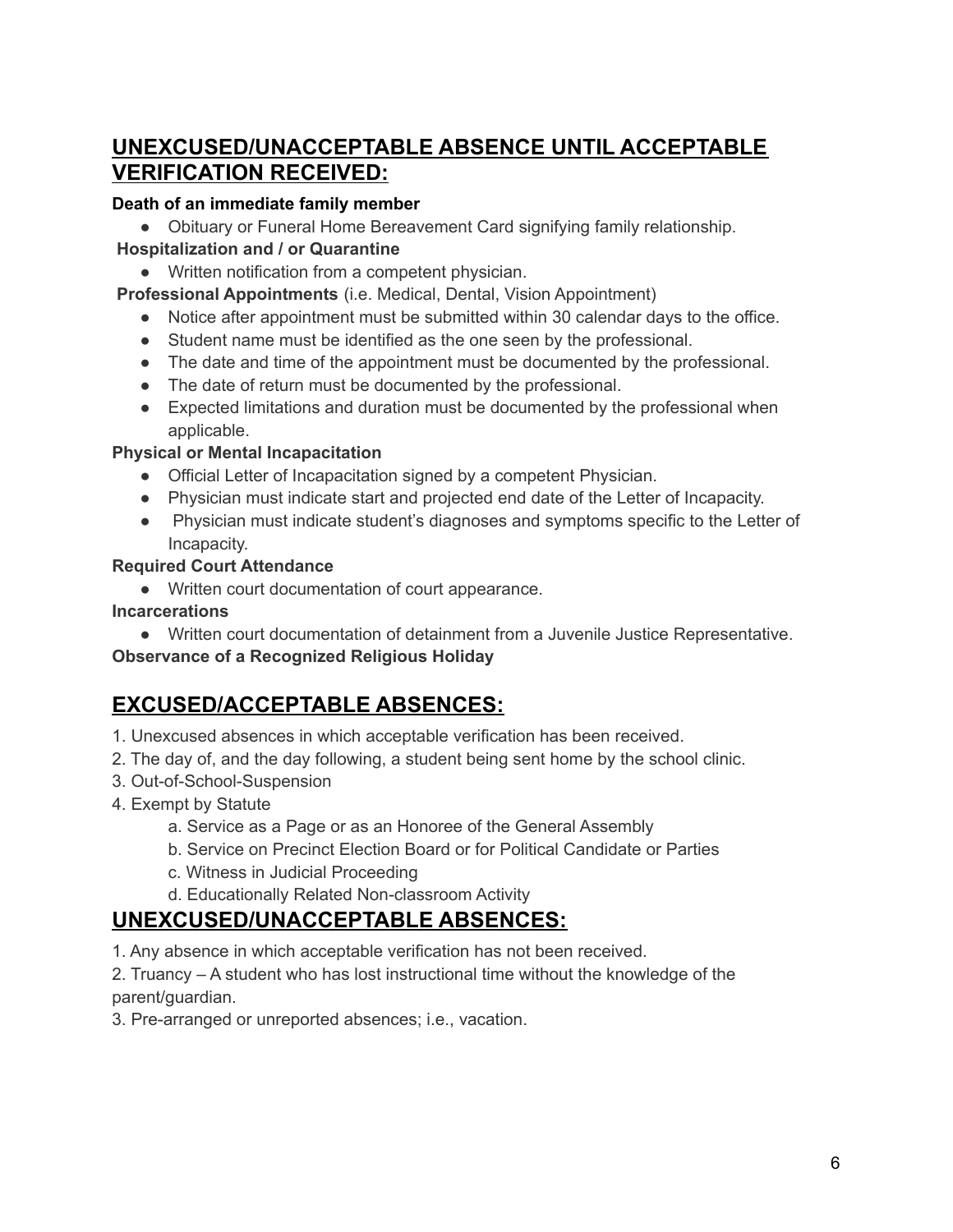## <span id="page-7-0"></span>**CONSEQUENCES:**

- 1. Warning Letter Sent when a student has missed an accumulation of ten (10) days of unexcused instructional time.
- 2. Official Notice Sent when a student has missed an accumulation of 15 days of unexcused instructional time.
- 3. FRP Referral Made by the school when a student has missed an accumulation of 15 days of unexcused instructional time.
- 4. FRP Action Family Resource Officer will meet with the parent/guardian when a student has missed an accumulation of 15 days of unexcused instructional time, to complete a needs assessment, read and sign compulsory attendance laws and school attendance policies, and sign an action plan.
- 5. Failed Action Family Resource Officer will send notice to the parent/guardian to report to the Nurturing Parenting Program when and if the following has occurred:
	- a. The parent/guardian fails to meet with a Family Resource Officer
	- b. The student misses an accumulation of 15 full days of unexcused/unacceptable instructional time. .
- 6. Charges Filed Family Resource Officer will file charges of parental or Educational neglect against the Parent/Guardian, through the Johnson County Prosecutor's Officer, when and if the following occurs:
	- a. The parent/guardian fails to attend the Nurturing Parenting Program and complete 19 hours of class.
	- b. The parent/guardian fails to respond to attempts to notify them of escalating lost instructional time beyond the 15-day notice

# <span id="page-7-1"></span>**TARDINESS:**

- The prompt arrival of students prepares them for success the entire day. Students who report late to school must check in at the main office to obtain admittance to the building.
- Instruction is taking place throughout the entire school day. Teachers teach up to and until the last five (5) minutes of the day. Students who are picked up before 3:00 will receive a Tardy-Left Early designation. This category of tardy will count the same as a tardy at the start of the school day.

# <span id="page-7-2"></span>**HOMEWORK:**

Homework reinforces skills and material learned in class, and it teaches students to work independently. Homework also teaches responsibility, as students are responsible for not only doing the work but also getting it back to school. Homework aids the teachers in evaluating student growth and mastery of skills. Homework time may vary due to special class projects and student work habits. Each teacher will notify parents and students of homework expectations.

# <span id="page-7-3"></span>**MAKE-UP WORK:**

Students who are absent from school are responsible to make-up the missed work. If a student is absent only one (1) day, work may be completed upon their return to school. If a student is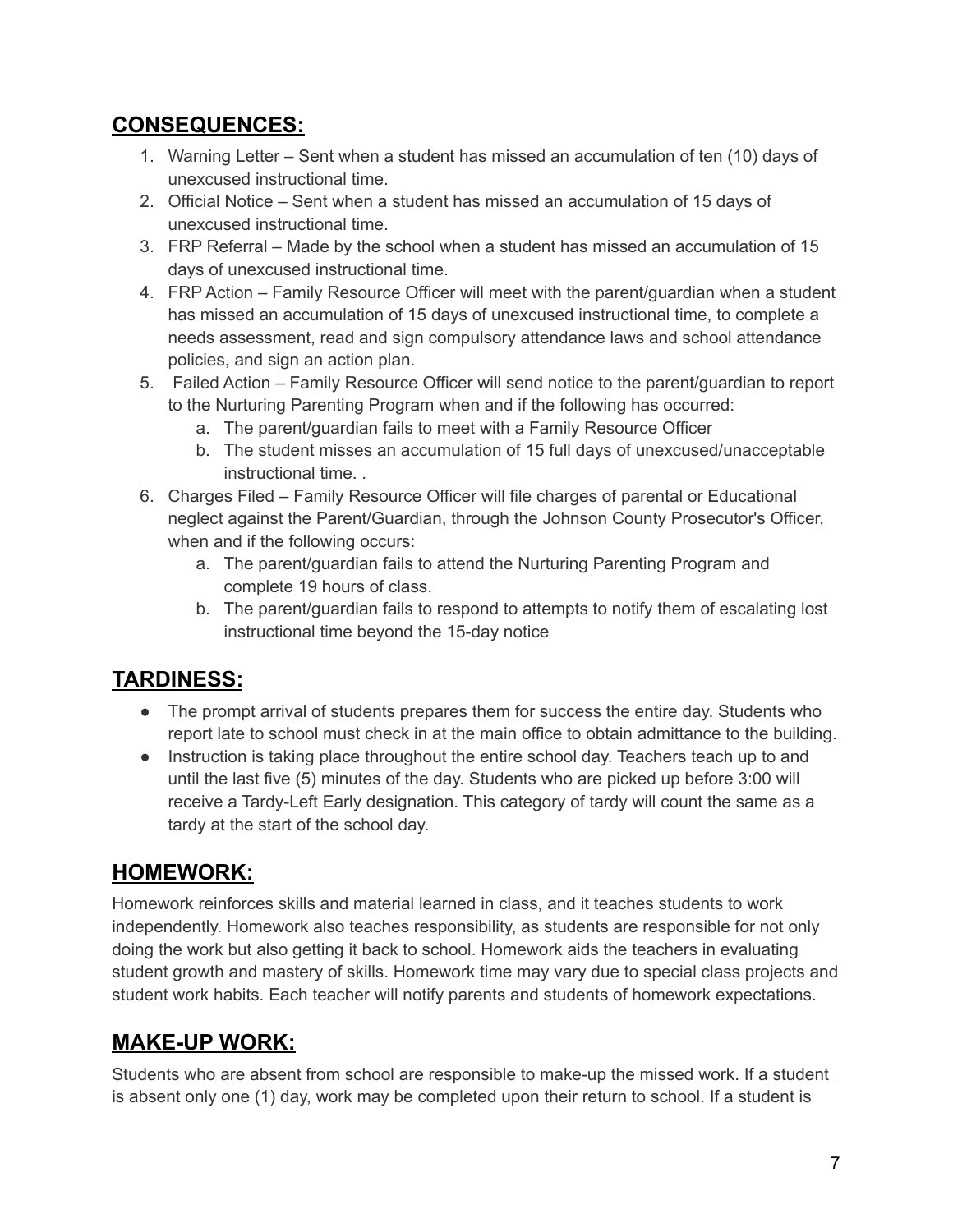absent several days, the missed assignments shall be completed at school and at home. Please call before 8:30 a.m. to report absences and to indicate if you would like the teachers to prepare your child's make-up work. Teachers shall have requested work in the office by 3:00 p.m. for parents/guardians to pick up.

# <span id="page-8-0"></span>**EXTRACURRICULAR ACTIVITIES:**

A student who is unable to attend school is also unable to attend extracurricular activities later in the same day. A student who is unable to participate in an approved physical education class may not participate in athletics, cheerleading, or intra-murals. Students serving In School or Out of School Suspension may not participate in or attend class activities or extracurricular activities on the assigned days.

# <span id="page-8-1"></span>**GRADES: ART, CITIZENSHIP, MUSIC, PE, STEM:**

| <b>Exemplary</b>          | <b>Satisfactory</b> |             | <b>Unsatisfactory</b>    |
|---------------------------|---------------------|-------------|--------------------------|
| <b>Exceeding Standard</b> | Proficient          | Progressing | Not Yet Meeting Standard |
| 93% and above             | 92%-70%             | 69%-60%     | 59% and below            |

#### <span id="page-8-2"></span>**GRADES: READING, LANGUAGE ARTS, MATHEMATICS, SOCIAL STUDIES:**

| $100A+$   | $89-87 B+$ | 79-77 C+ | $69-67$ D+ | $59 - 0 F$ |
|-----------|------------|----------|------------|------------|
| 99-93 A   | 86-83 B    | 76-73 C  | 66-63 D    |            |
| $90-92A-$ | 82-80 B-   | 72-70 C- | 62-60 D-   |            |

# <span id="page-8-3"></span>**SPECIAL SERVICES**

#### <span id="page-8-4"></span>TITLE I – REMEDIAL READING

<span id="page-8-5"></span>A Federal Program designed to increase the Reading skills of students demonstrating difficulty.

#### VISION SCREENING

<span id="page-8-6"></span>New and referred students may also be screened.

#### **HEARING TESTS**

Given to new, grade 4 and upon referral. Earlywood provides testing and evaluation for referred students. Earlywood supports special education classes throughout the county, as well as speech and hearing assistance to qualifying students.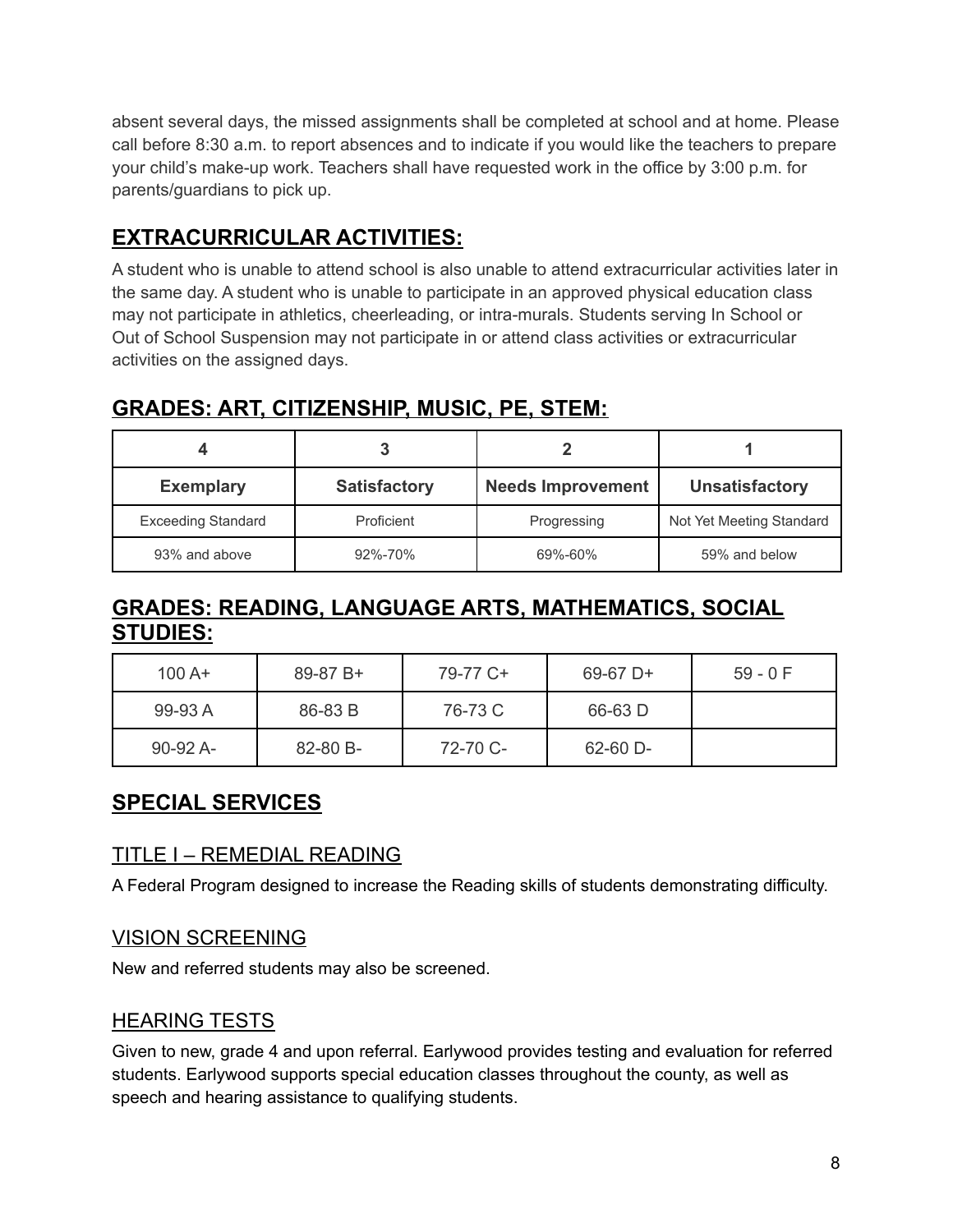Also, students at our school qualifying for specialized programs may receive full or part-time special education classes. ICES and ICIS offer services to meet the needs of all students, including identified high ability students. Classroom teachers provide differentiated instruction to appropriately challenge all students. A Broad Based Planning Committee collaborates to plan innovative ways to meet the needs of the identified high ability students. Please refer to the High Ability link on the NHJ website for more details.

# <span id="page-9-0"></span>**PROMOTION/RETENTION:**

The welfare of the student is our primary concern in any action, and the student shall benefit from the placement decision. There is a need for the student, parents/guardians, and teacher(s) to work together. The final decision on placement of a child, whether promotion, transfer, transition, or retention will be made by the principal with input from the teacher and parent.

- A student will be recommended for promotion to the next grade level upon the satisfactory completion of the current grade level, having mastered the necessary academic and social skills for success in the next grade level.
- A student will be recommended for assignment to the next grade level when he/she has not mastered the necessary academic and/or social skills for success in the next grade level, and the school does not believe retention would result in the student's improved academic performance the next year.
- A student will be recommended for retention in the same grade level when the student has not mastered the necessary academic and/or social skills for success in the next grade level, when the school believes retention is in the best interest of the student, and if the student does not qualify for an assignment. Attendance/tardy records will be considered. (NOTE: IREAD is taken by all 3rd grade students, and those who do not pass shall be retained unless it is determined by a case conference that qualifying students shall be assigned to the next grade level.). Parents shall be notified at the earliest date possible when their child is being considered for retention.

# <span id="page-9-1"></span>**HONORS:**

Awards will be given in the following areas (criteria for receiving the award is also listed):

- ATTENDANCE Limit of one-half (1/2) day excused absence and two (2) tardies. An award will not be given if one (1) full day is missed.
- SCHOLASTIC Outstanding achievement by subject. "A" average in a subject on report card.
- TEACHER DISCRETION Citizenship, Music, Art, PE, STEM, Most Improved, or Special Awards

# <span id="page-9-2"></span>**DRESS CODE:**

Our corporation recognizes that among the many factors affecting the successful operation of schools is the appearance of its students. It is also aware that styles and trends change. In view of these considerations, students are expected to wear apparel and have grooming habits, which are neat, clean, modest, safe, healthy, and non-distracting to the efficient operation of the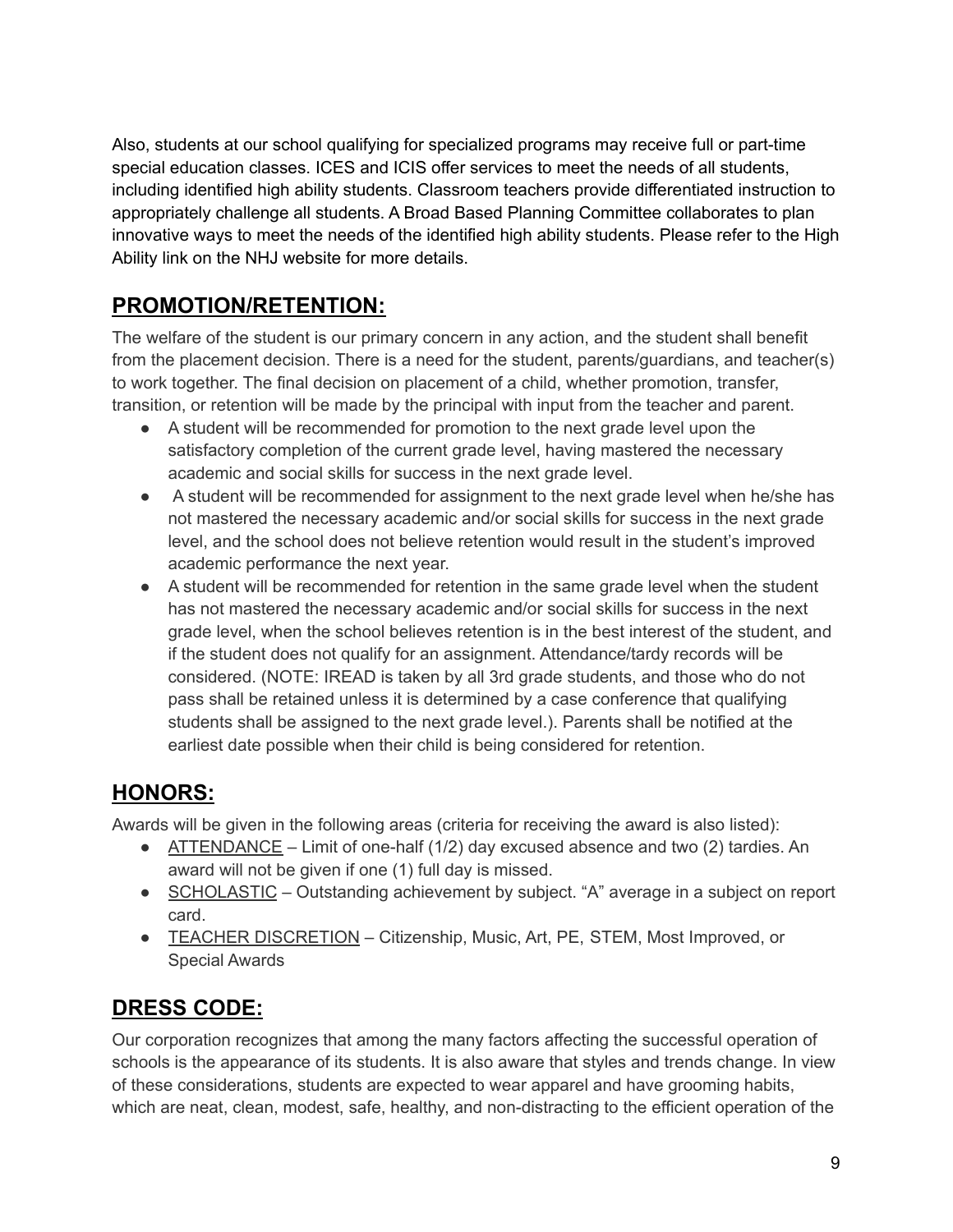schools. In instances deemed necessary by the principal, action may be taken which may include consultation, parent/guardian conference and other appropriate measures. Wearing apparel or general appearance that is distracting or interrupts the educational process is forbidden. Footwear without back straps may create safety issues for students, so please choose wisely and consider outdoor recess. The principal shall have authority to determine and interpret these criteria and make recommendations accordingly.

Because clothing that may be appropriate for home may not be appropriate for school, the following examples are offered as guidelines to parents and students.

- Students shall wear clothes that appropriately cover the body. The following items are specifically not allowed: short shorts or short skirts, spaghetti strap tops (smaller than 2" width on straps), any top that exposes a child's midsection, any top that is low-cut, as well as, pants with slits above mid-thigh.
- Students may not wear clothes with pictures or sayings about alcohol, tobacco, drugs, profanity, sexual connotations, ethnic or racial slurs/superiority, and/or violence.
- Shorts and skirts are considered too short for school if they are shorter than a child's thumb length when resting his/her arms fully extended down his/her sides.
- Shoes shall be worn at all times. Heelys (shoes with wheels) are not permitted at school.
- Make-up shall not be brought to or used at school.
- Make-up, fragrance, and hair color shall not cause a disruption to the classroom atmosphere.
- Hats are reserved for being worn outside, unless for a special occasion announced within the class or school

Unless the dress code violation warrants greater consequences, students who violate the dress code will be given an opportunity to change into clothing that the school provides and that fits with the school dress code. Repeated violations of the dress code, however, will be treated as insubordination, which will result in consequences from school administrators.

## <span id="page-10-0"></span>**ELECTRONIC EQUIPMENT POLICY:**

Non-school appropriate electronic equipment (including but not limited to: radios, CDplayers, I-Pods,, MP3 players, portable TV's, DVD players, electronic toys, hand-held video games, pagers, cellular telephones, video cameras, and cameras) are not permitted to be heard, seen, or used and need to be turned off and secured in the student's backpack during school hours. The school does not assume any responsibility for any item that is lost or stolen from the student's possession. The audio recording of staff or students without prior administrative authorization are strictly prohibited. If students are found in possession of any prohibited electronic equipment, the item(s) will be confiscated and disciplinary action will be taken. . Students have a constitutional right of privacy in the contents of their cellphones which administrators may search only upon reasonable cause or suspicion to believe that the contents violate school rules, or when students voluntarily, of their own free will, waive that right and permit the search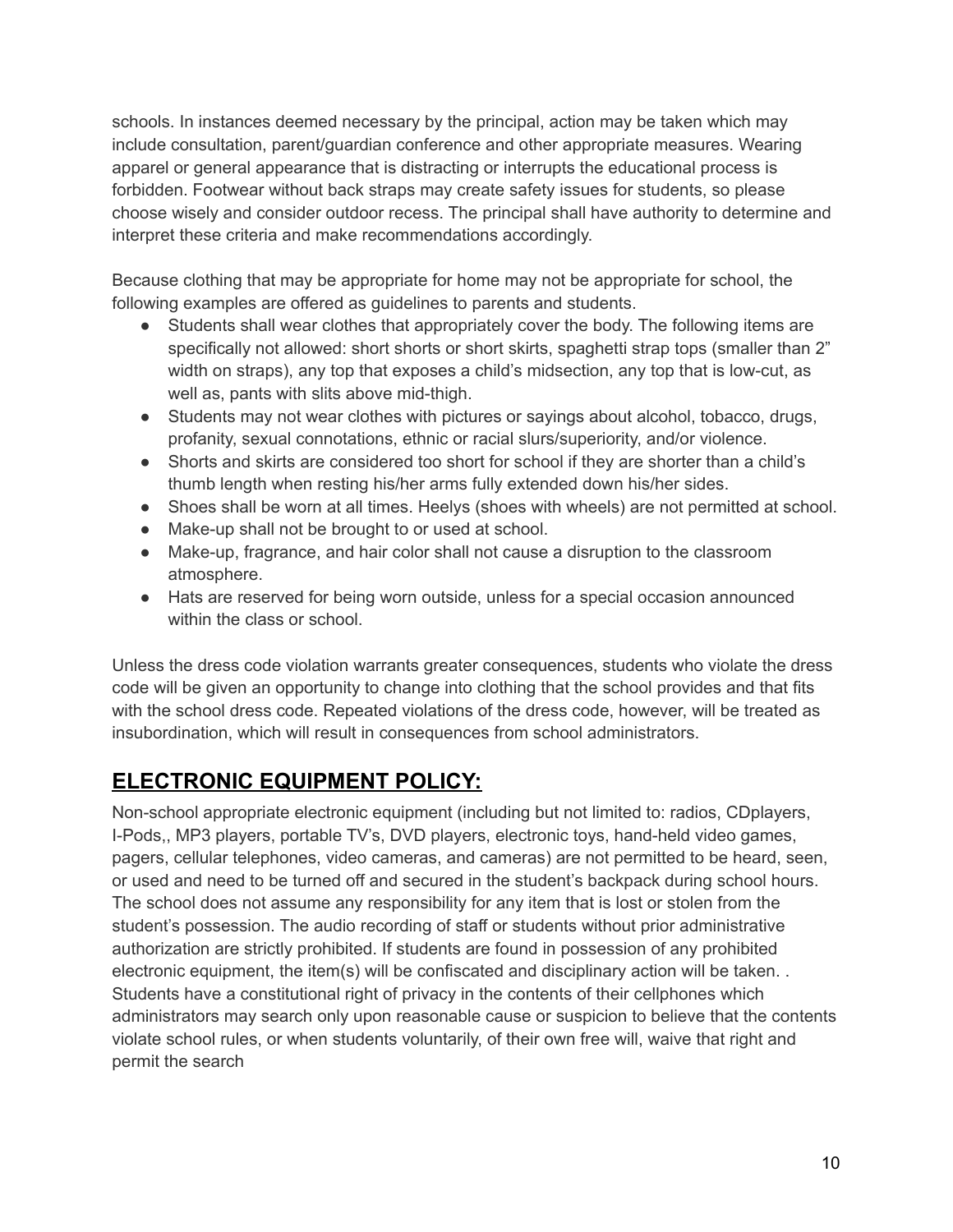## <span id="page-11-0"></span>**STUDENT DISCIPLINE RULES:**

School officials may find it necessary to discipline students when their behavior interferes with school purposes or educational functions of the school corporation. In accordance with the provisions of I.C. 20-33-8, administrators and staff members may take the following actions:

1. REMOVAL FROM CLASS OR ACTIVITY - TEACHER:

An elementary teacher may remove a student from the teacher's classroom or activity for a period of up to one (1) school day if the student is assigned regular or additional work to be completed in another school setting.

- If a teacher removes a student from class, the principal may place the student in one of the following settings: another appropriate class, another appropriate setting, or in-school suspension. The student may not be placed back into the original class until the principal has a meeting with the teacher, the student, and the student's parents to determine an appropriate behavior plan for the student. If the parents do not attend this meeting within a reasonable time, the principal may place the student in another class or educational setting.
- 2. SUSPENSION FROM SCHOOL PRINCIPAL: A school principal (or designee) may deny a student the right to attend school and/or take part in any school function for a period of up to 10 school days.
- 3. EXPULSION: A student may be expelled from school for a period no longer than the remainder of the current semester plus the following semester. In cases where the student is being expelled for possession of a firearm, a destructive device, or a deadly weapon, the maximum length of the expulsion period is listed under the Grounds for Suspension and Expulsion, Section C and Section D.

## <span id="page-11-1"></span>**GROUNDS FOR SUSPENSION OR EXPULSION:**

The grounds for suspension or expulsion listed in Section A below apply when a student is:

- a. On school grounds immediately before, during, and immediately after school hours and at any other time when the school is being used by a school group (including summer school);
- b. Off school grounds at a school activity, function, or event; or
- c. Traveling to or from school or a school activity, function, or event.

A violation by a student of a rule listed in Sections A and B is subject to a range of disciplinary consequences imposed by teachers or administrators intended to be progressive in nature and move to a more serious consequence with each violation of the same or similar rule. In recognizing that violations of certain rules and the resulting consequences will be dependent upon the age of the student, the number of prior violations and the severity of the violation, the principal of each building level shall develop the minimum and maximum consequences for each rule for their building that is to be approved by the board annually and published in the student handbook for each building. The appropriate consequence should be the least severe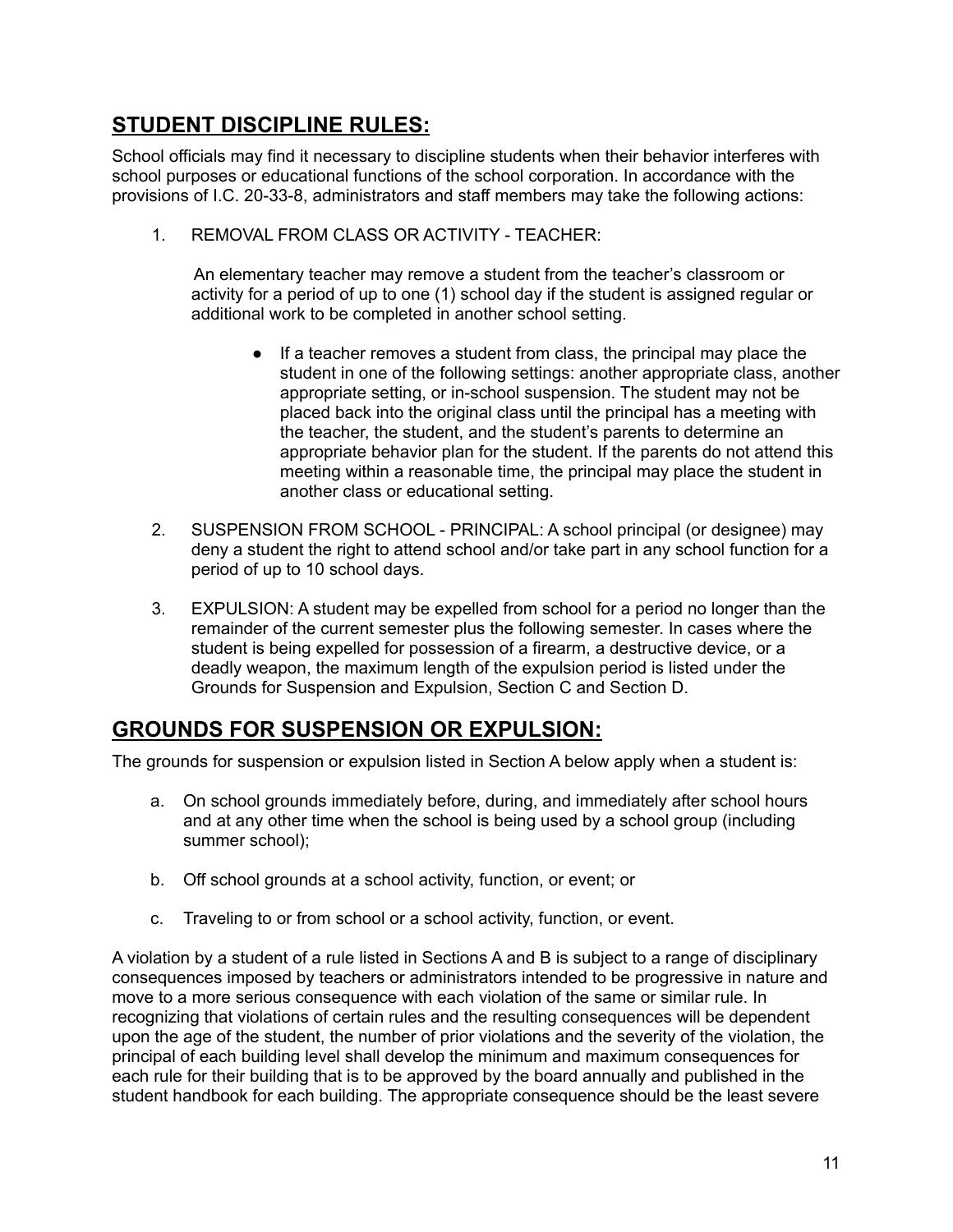that will adequately address any danger to the student and other persons, prevent further disruption of activities, and promote student achievement.

#### <span id="page-12-0"></span>A. Student Misconduct and/or Substantial Disobedience:

Grounds for suspension or expulsion are student misconduct and/or substantial disobedience. The following rules define student misconduct and/or substantial disobedience for which a student may be suspended or expelled:

- 1. Using violence, force, noise, coercion, threat, intimidation, fear, passive resistance, or other conduct constituting an interference with school purposes, or urging other students to engage in such conduct. The following enumeration is only illustrative and not limited to the type of conduct prohibited by this rule:
	- a. Occupying any school building, school grounds, or part thereof with intent to deprive others of its use.
	- b. Blocking the entrance or exits of any school building or corridor or room therein with intent to deprive others of lawful access to or from, or use of the building, corridor, or room.
	- c. Setting fire to or damaging any school building or school property.
	- d. Prevention of or attempting to prevent by physical act the convening or continued functioning of any school or education function, or of any meeting or assembly on school property.
	- e. Intentionally making noise or acting in any manner so as to interfere with the ability of any teacher or any other person to conduct or participate in an education function.
- 2. Engaging in any kind of aggressive behavior that does physical or psychological harm to another person or urging of other students to engage in such conduct. Prohibited conduct includes coercion, harassment, hazing, or other comparable conduct.
- 3. Engaging in violence and/or threat of violence against any student, staff member, and/or other persons. Prohibited violent or threatening conduct includes threatening, planning, or conspiring with others to engage in a violent activity.
- 4. Causing or attempting to cause damage to school property, stealing or attempting to steal school property.
- 5. Causing or attempting to cause damage to private property, stealing or attempting to steal private property.
- 6. Causing or attempting to cause physical injury or behaving in such a way as could reasonably cause physical injury to any person. Self-defense or reasonable action undertaken on the reasonable belief that it was necessary to protect oneself and/or another person is not a violation of this rule.
- 7. Threatening or intimidating any person for any purpose, including obtaining money or anything of value.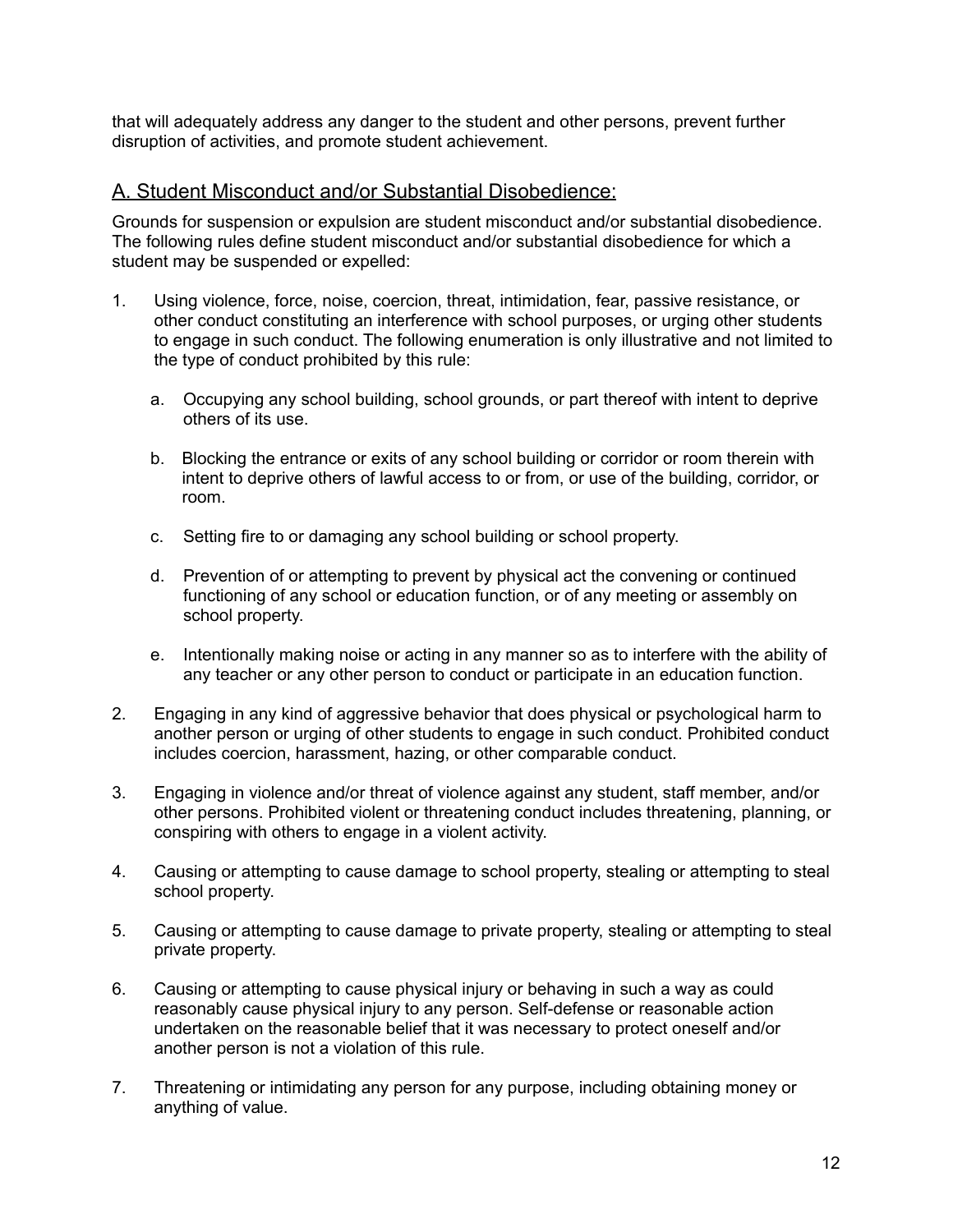- 8. Threatening (whether specific or general in nature) injury to persons or damage to property, regardless of whether there is a present ability to commit the act.
- 9. Failing to report the actions or plans of another person to a teacher or administrator where those actions or plans, if carried out, could result in harm to another person or persons or damage property when the student has information about such actions or plans.
- 10. Possessing, handling, or transmitting a knife or any object that can reasonably be considered a weapon, is represented to be a weapon, or looks like a weapon.
- 11. Possessing, using, transmitting, or being affected by any controlled substance, prescription drug, narcotic drug, hallucinogenic drug, amphetamine, barbiturate, marijuana, alcoholic beverage, intoxicant or depressant of any kind, or any paraphernalia used in connection with the listed substances. Also prohibited is the consumption of any of the stated substances immediately before attending school or a school function or event.
	- a**.** Exception to Rule 11: a student with a chronic disease or medical condition may possess and self-administer prescribed medication for the disease or condition if the student's parent has filed a written authorization with the building principal. The written authorization must be filed annually. The written authorization must be done by a physician and must include the following information:
		- 1. That the student has an acute or chronic disease or medical condition for which the physician has prescribed medication.
		- 2. The nature of the disease or medical condition requires emergency administration of the prescribed medication.
		- 3. The student has been instructed in how to self-administer the prescribed medication.
		- 4. The student is authorized to possess and self-administer the prescribed medication.
- 12. Possessing, using, or transmitting any substance which is represented to be or looks like a narcotic drug, hallucinogenic drug, amphetamine, barbiturate, marijuana, alcoholic beverage, stimulant, depressant, or intoxicant of any kind.
- 13. Possessing, using, transmitting, or being affected by caffeine-based substances other than beverages, substances containing phenylpropanolamine (PPA), stimulants of any kind, or any other similar over-the-counter products.
- 14. Possessing, using, distributing, purchasing, or selling tobacco or nicotine-containing products of any kind or in any form. These products include e-cigarettes, vaping devices, any type of look-alike products or other related products or devices associated with tobacco or nicotine use or electronic nicotine delivery systems.
- 15. Offering to sell or agreeing to purchase a controlled substance or alcoholic beverages.
- 16. Failing to comply with directions of teachers or other school personnel during any period of time when the student is properly under their supervision, where the failure constitutes an interference with school purposes or an educational function.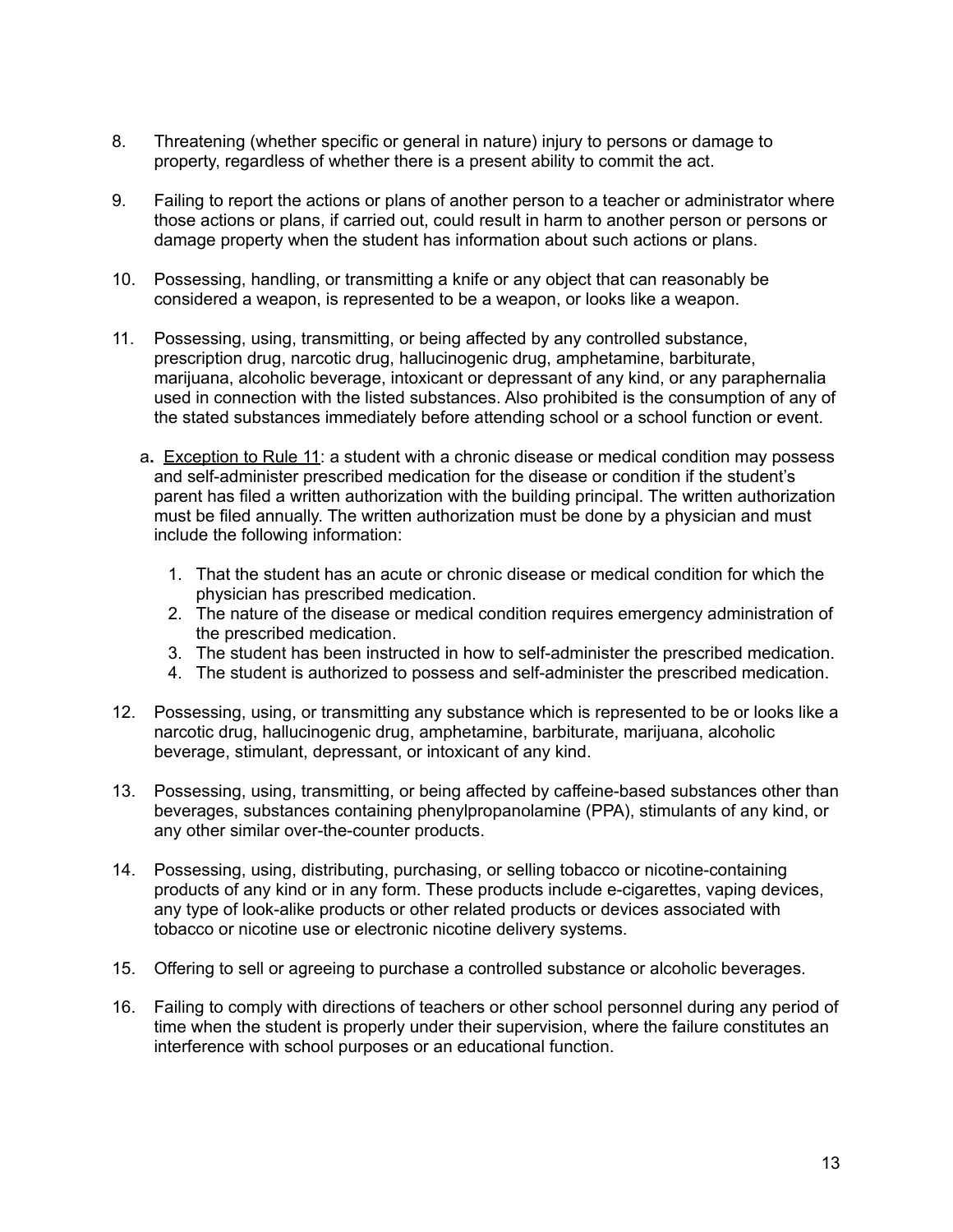- 17. Failing to completely and truthfully respond to questions from a staff member regarding school-related matters including potential violations of the student conduct rules or state or federal law.
- 18. Falsely accusing any person of sexual harassment, or of violating a school rule, and/or a state or federal law.
- 19. Engaging in any activity forbidden by the laws of Indiana that constitutes an interference with school purposes or an educational function.
- 20. Aiding, assisting, agreeing or conspiring with another person to violate these student conduct rules or state or federal law.
- 21. Engaging in academic dishonesty, including cheating, intentionally plagiarizing, wrongfully giving or receiving help during an academic examination, and wrongfully obtaining test copies or scores.
- 22. Taking, recording, displaying and/or distributing pictures (digital or otherwise), video or audio recordings without the consent of the student or staff member in a situation not related to a school purpose or educational function.
- 23. Possessing sexually-related materials which include images displaying uncovered breasts, genitals, or buttocks.
- 24. "Sexting" or using a cell phone or other personal communication device to possess or send text or email messages containing images reasonably interpreted as indecent or sexual in nature. In addition to taking any disciplinary action, phones will be confiscated and any images suspected to violate criminal laws will be referred to law enforcement authorities.
- 25. Engaging in pranks or other similar activity that could result in harm to another person.
- 26. Using or possessing gunpowder, ammunition, or an inflammable substance.
- 27. Violating any board policy or administrative rules that are reasonably necessary in carrying out school purposes or an educational function, including, but not limited to:
	- a. engaging in sexual behavior on school property;
	- b. engaging in sexual harassment of a student or staff member;
	- c. disobedience of administrative authority;
	- d. willful absence or tardiness of students;
	- e. engaging in speech or conduct, including clothing, jewelry or hair style, that is profane, indecent, lewd, vulgar, or refers to drugs, tobacco, alcohol, sex, or illegal activity;
	- f. violation of the school corporation's acceptable use of technology policy or rules;
	- g. violation of the school corporation's administration of medication policy or rules;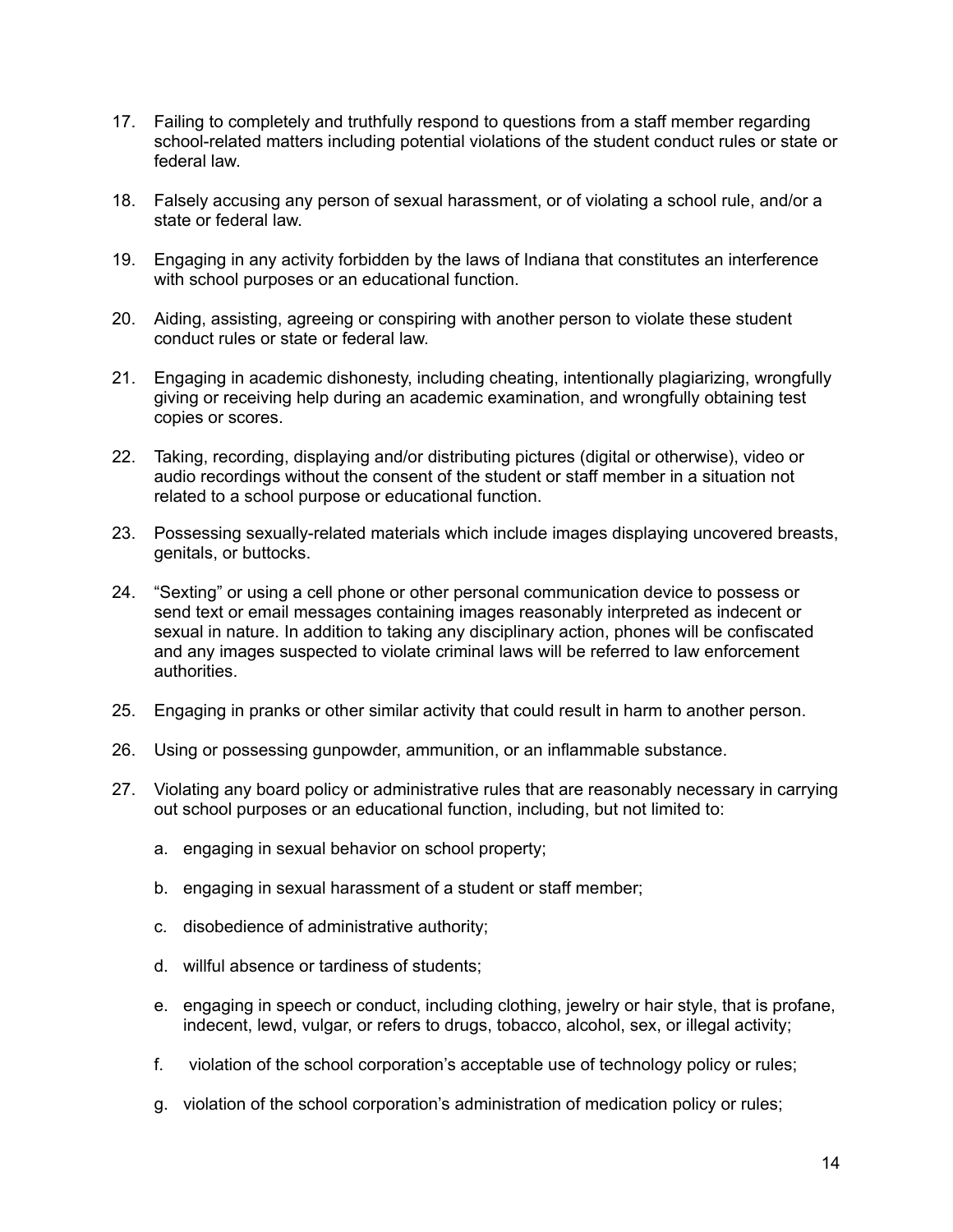- h. possessing or using a laser pointer or similar device.
- 28. Possessing or using an electronic device (e.g. cellular phone, tablet computer, pager, digital camera, electronic equipment) in a manner which constitutes an interference with a school purpose or an educational function, an invasion of privacy, or an act of academic dishonesty, or is profane, indecent, or obscene. In addition to being disciplined, students who use an electronic device in a manner which is inconsistent with this rule may have the device confiscated by school administration. Such device will be returned to the parent.
- 29. Possessing or using on school grounds during school hours an electronic device, a cellular telephone, or any other telecommunication device, including a look-a-like device, in a situation not related to a school purpose or educational function or using such device to engage in an activity that violates school rules. This rule is not violated when the student has been given clear permission from a school administrator or a designated staff member to possess or use one of the devices listed in this rule. In addition to being disciplined, students who use an electronic device in a manner which is inconsistent with this rule may have the device confiscated by school administration. Such device will be returned to the parent.
- 30. Any student conduct rule the school building principal establishes and gives notice of to students and parents.

#### <span id="page-15-0"></span>B. Bullying:

- 1. Bullying committed by students toward other students is strictly prohibited. Engaging in bullying conduct described in this rule by use of data or computer software that is accessed through any computer, any computer system, or any computer network is also prohibited.
- 2. For purposes of this rule, bullying is defined as overt, unwanted, repeated acts or gestures, including verbal or written communications or images transmitted in any manner including electronically or digitally, physical acts committed, aggression, or any other similar behaviors that are committed by a student or group of students against another student with the intent to harass, ridicule, humiliate, intimidate, or harm the targeted student and create for the targeted student an objectively hostile school environment that:
	- places the targeted student in reasonable fear of harm to the targeted student's person or property;
	- has a substantially detrimental effect on the targeted student's physical or mental health;
	- has the effect of substantially interfering with the targeted student's academic performance; or
	- has the effect of substantially interfering with the targeted student's ability to participate in or benefit from the services, activities, and privileges provided by the school.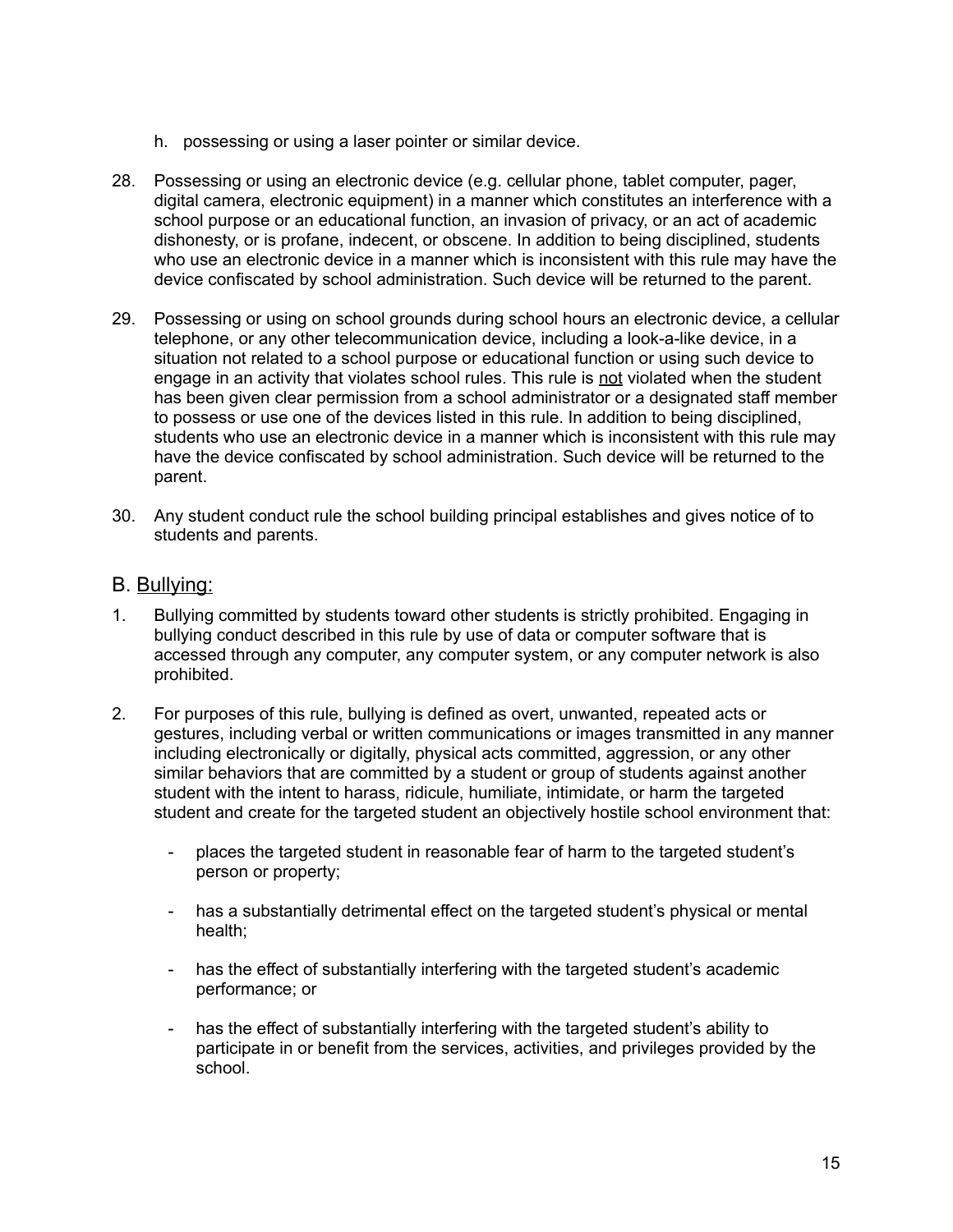- 3. This rule may be applied regardless of the physical location of the bullying behavior when a student committing bullying behavior and the targeted student attend a school within the school corporation and disciplinary action is reasonably necessary to avoid substantial interference with school discipline or prevent an unreasonable threat to the rights of other students to a safe and peaceful learning environment.
- 4. Any student or parent who has knowledge of conduct in violation of this rule or any student who feels he/she has been bullied in violation of this rule should immediately report the conduct to the principal who has responsibility for all investigations of student misconduct including bullying. A student or parent may also report the conduct to a teacher or counselor who will be responsible for notifying the principal. This report may be made anonymously. Complaints against the building principal should be filed with the Superintendent. Complaints against the Superintendent should be filed with the Board President.
- 5. The principal shall investigate immediately all reports of bullying made pursuant to the provisions of this rule. Such investigation must include any action or appropriate responses that may be taken immediately to address the bullying conduct wherever it takes place. The parents of the bully and the targeted student(s) shall be notified on a regular, periodic basis of the progress and the findings of the investigation and of any remedial action that has been taken.
- 6. The principal will be responsible for working with the school counselors and other community resources to provide information and/or follow-up services to support the targeted student and to educate the student engaging in bullying behavior on the effects of bullying and the prevention of bullying. In addition, the school administrator and school counselors will be responsible for determining if the bullying behavior is a violation of law required to be reported to law enforcement under Indiana law based upon their reasonable belief. Such determination should be made as soon as possible and once this determination is made, the report should be made immediately to law enforcement.
- 7. False reporting of bullying conduct as defined in this rule by a student shall be considered a violation of this rule and will result in any appropriate disciplinary action or sanctions if the investigation of the report finds it to be false.
- 8. A violation of this rule prohibiting bullying may result in any appropriate disciplinary action or sanction, including suspension and/or expulsion.
- 9. Failure by a school employee who has a responsibility to report bullying or investigate bullying or any other duty under this rule to carry out such responsibility or duty will be subject to appropriate disciplinary action, up to and including dismissal from employment with the school corporation.
- 10. Counseling, corrective discipline, and/or referral to law enforcement will be used to change the behavior of the perpetrator. This includes appropriate intervention(s), restoration of a positive climate, and support for victims and others impacted by the bullying.
- 11. Educational outreach and training will be provided to school personnel, parents, and students concerning the identification, prevention, and intervention in bullying.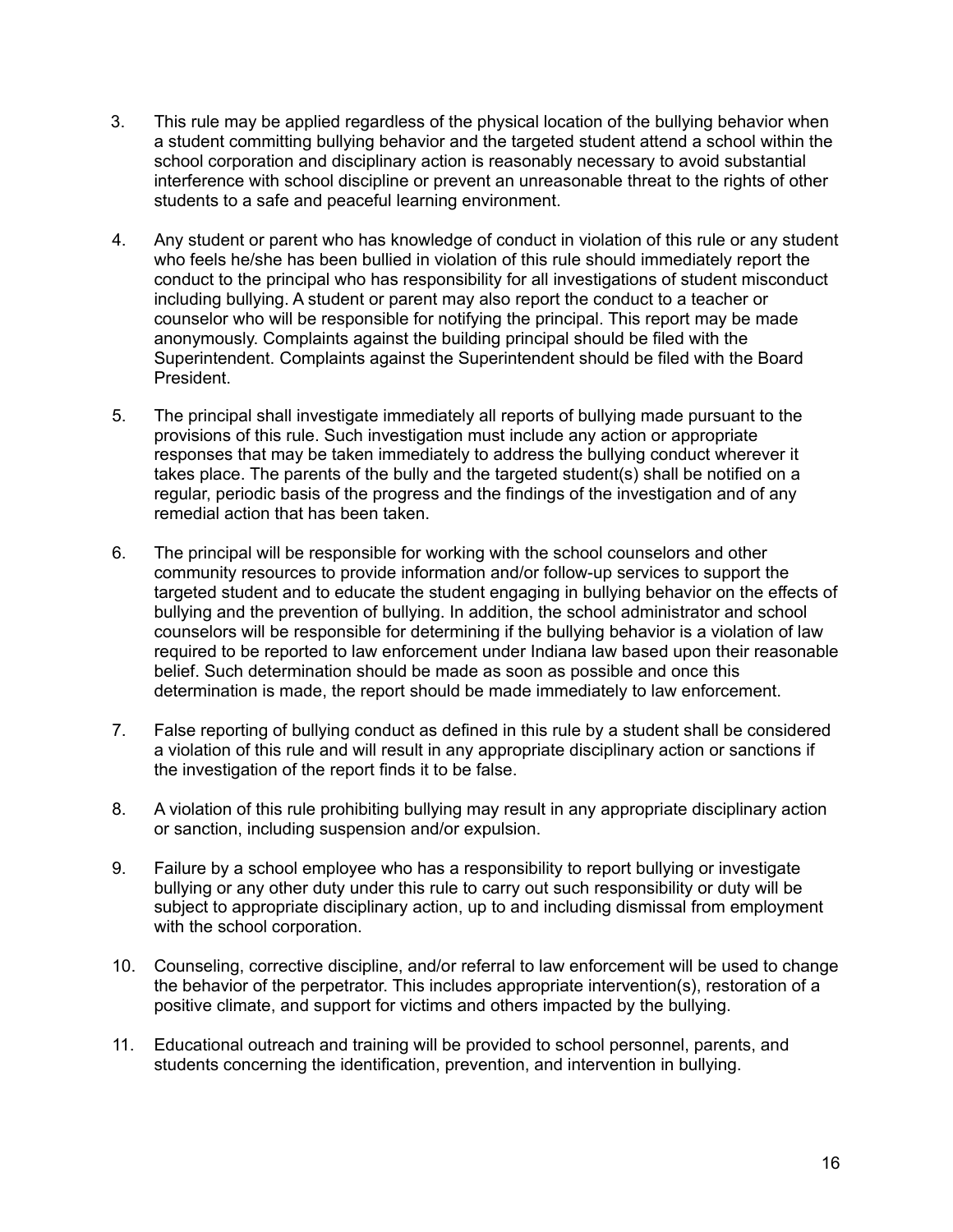- 12. All schools in the corporation are encouraged to engage students, staff and parents in meaningful discussions about the negative aspects of bullying. The parent involvement may be through parent organizations already in place in each school.
- 13. The superintendent or designee will be responsible for developing detailed administrative procedures consistent with the Indiana Department of Education guidelines for the implementation of the provisions of this rule.

#### **Consequences for Bullying Offenses**

- a. First offense Teacher and student conference.
- b. Second Offense Student conference with principal or counselor and a student improvement plan is created.
- c. Third offense Teacher, parent, principal, counselor, and student conference.
- d. Fourth offense In-school suspension.
- e. Fifth offense Out-of-school suspension or referral to law enforcement. \*\*\*\* For serious offenses, the principal may skip right to suspension. \*\*\*

#### <span id="page-17-0"></span>C. Possessing A Firearm or A Destructive Device:

- 1. No student shall possess, handle or transmit any firearm or a destructive device on school property.
- 2. The following devices are considered to be a firearm under this rule:

any weapon that is capable of expelling, designed to expel, or may readily be converted to expel a projectile by means of an explosion.

3. For purposes of this rule, a destructive device is:

an explosive, incendiary, or overpressure device that is configured as a bomb, a grenade, a rocket with a propellant charge of more than four ounces, a missile having an explosive or incendiary charge of more than one-quarter ounce, a mine, a Molotov cocktail or a device that is substantially similar to an item described above,

a type of weapon that may be readily converted to expel a projectile by the action of an explosive or other propellant through a barrel that has a bore diameter of more than one-half inch, or

a combination of parts designed or intended for use in the conversion of a device into a destructive device.

A destructive device is NOT a device that although originally designed for use as a weapon, is redesigned for use as a signaling, pyrotechnic, line throwing, safety, or similar device.

- 4. The penalty for possession of a firearm or a destructive device: suspension up to 10 days and expulsion from school for at least one calendar year with the return of the student to be at the beginning of the first semester after the one year period. The superintendent may reduce the length of the expulsion if the circumstances warrant such reduction.
- 5. The superintendent shall immediately notify the appropriate law enforcement agency when a student engages in behavior described in this rule.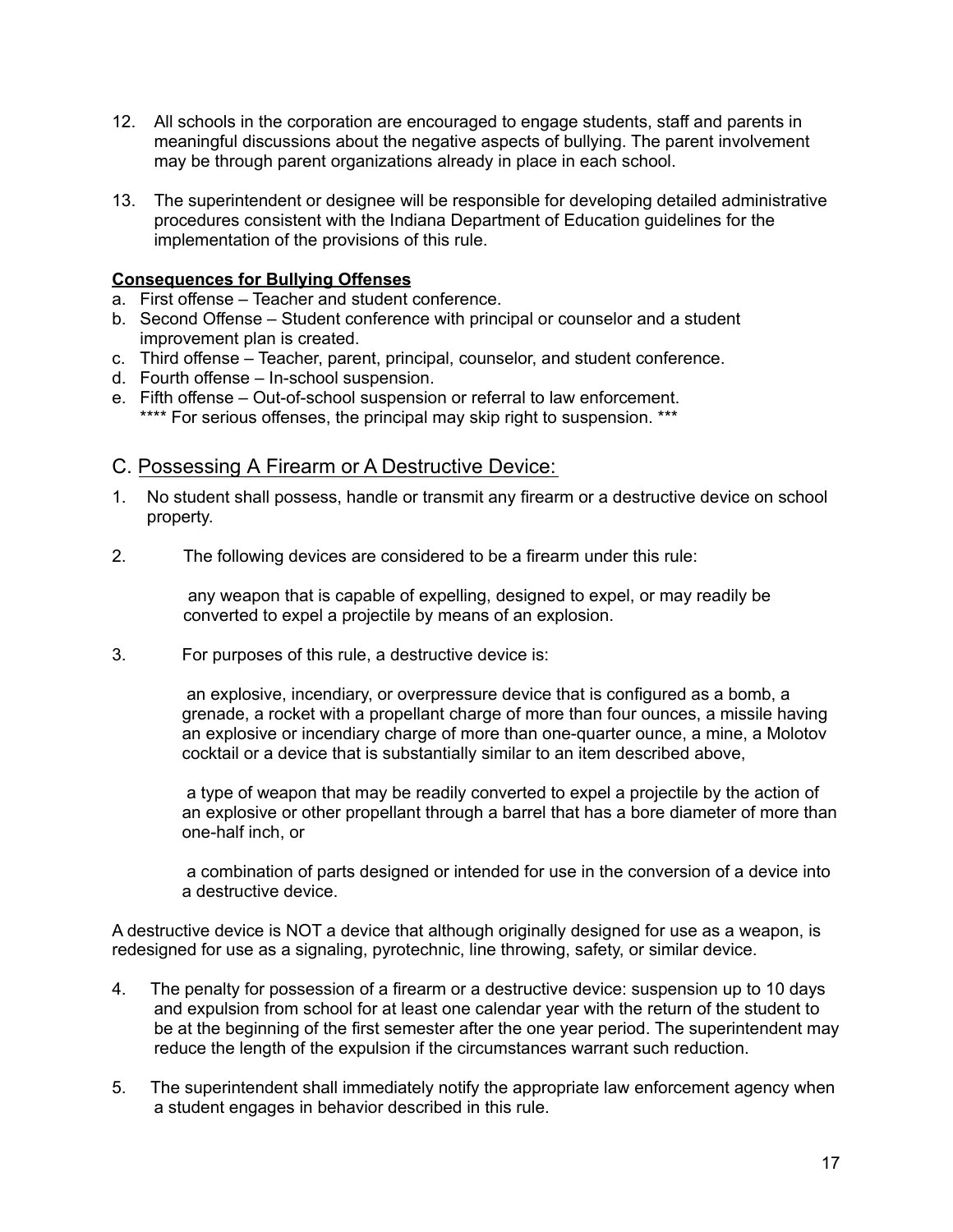#### <span id="page-18-0"></span>D. Possessing A Deadly Weapon:

- 1. No student shall possess, handle or transmit any deadly weapon on school property.
- 2. The following devices are considered to be deadly weapons for purposes of this rule:

a weapon, taser or electronic stun weapon, equipment, chemical substance, or other material that in the manner it is used, or could ordinarily be used, or is intended to be used, is readily capable of causing serious bodily injury;

an animal readily capable of causing serious bodily injury and used in the commission or attempted commission of a crime; or

a biological disease, virus, or organism that is capable of causing serious bodily injury.

- 3. The penalty for possession of a deadly weapon: up to 10 days suspension and expulsion from school for a period of up to one calendar year.
- 4. The superintendent *(shall immediately)(may)* notify the appropriate law enforcement agency when a student engages in behavior described in this rule.

#### <span id="page-18-1"></span>E. Unlawful Activity:

A student may be suspended or expelled for engaging in unlawful activity on or off school grounds if 1) the unlawful activity may reasonably be considered to be an interference with school purposes or an educational function, or 2) the student's removal is necessary to restore order or protect persons on school property. This includes any unlawful activity meeting the above criteria that takes place during weekends, holidays, other school breaks, and the summer period when a student may not be attending classes or other school functions.

#### <span id="page-18-2"></span>F. Legal Settlement:

A student may be expelled if it is determined that the student's legal settlement is not in the attendance area of the school where the student is enrolled.

#### <span id="page-18-3"></span>**CRIMINAL GANGS AND CRIMINAL GANG ACTIVITY IN SCHOOLS:**

The Board of School Trustees of the Nineveh-Hensley-Jackson United School Corporation prohibits gang activity and similar destructive or illegal group behavior on school property, on school buses, and/or at school-sponsored functions and prohibits reprisal or retaliation against individuals who report gang activity and similar destructive or illegal group behavior or who are victims, witnesses, bystanders, or other people with reliable information about an act of gang activity and similar destructive or illegal group behavior. To view the full policy, visit: <https://www.indiancreeksschools.com/documents-policies>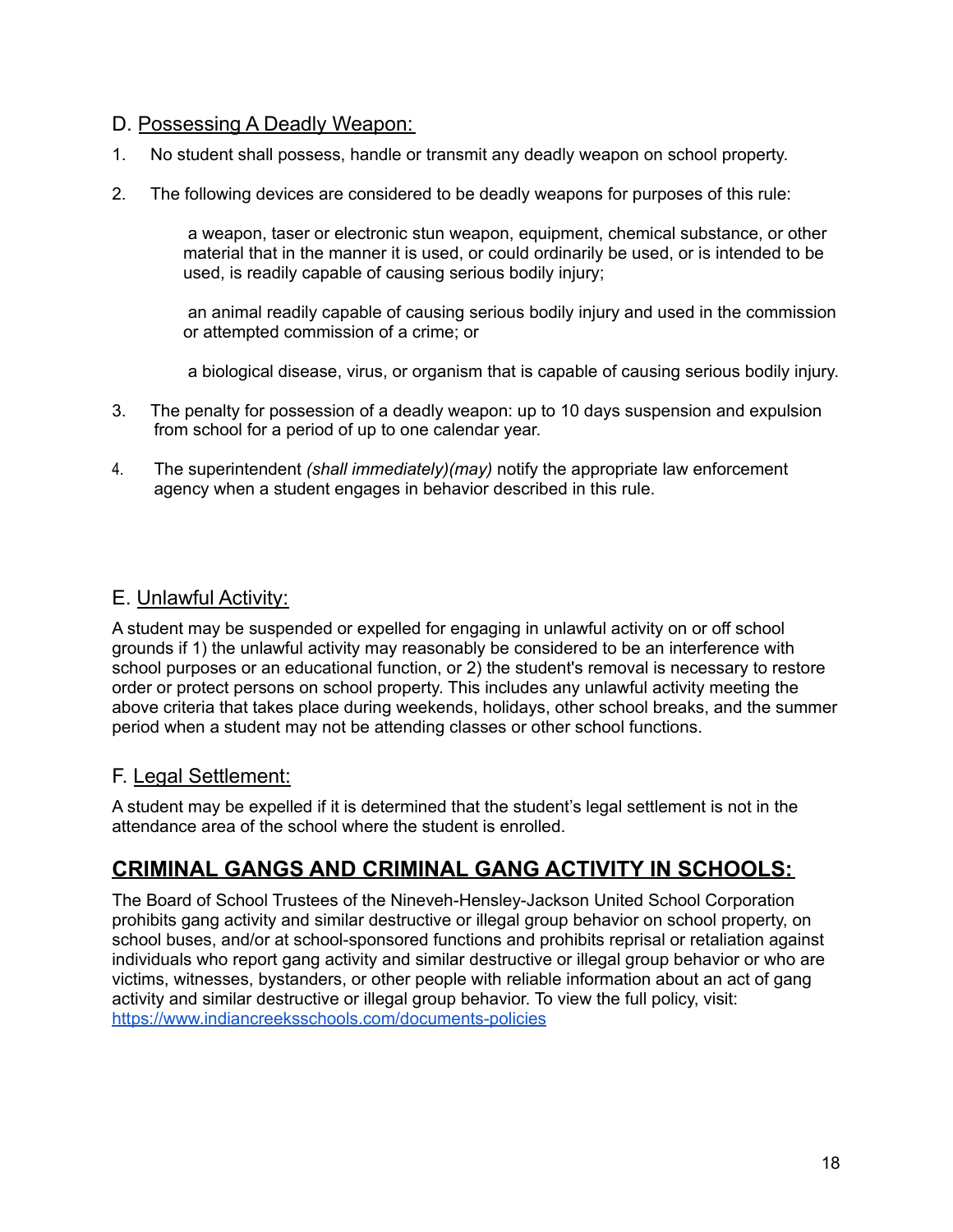## <span id="page-19-0"></span>**SPECIFIC SCHOOL RULES:**

Classroom teachers will be sending home specific classroom rules with positive rewards and corrective consequences resulting from student behavior. These rules allow the teacher to teach, which is necessary for effective learning by students. Rules are subject to revision, addition, or deletion throughout the year as the situation demands. Rules and regulations must be maintained for the safety and welfare of all students.

1. Keep your hands, feet, and body to yourself, and off of others, showing that you respect the rights of others.

2. Walking, not running, is the proper and safest way to travel while at school.

3. Students are expected to comply with directions given by any staff member or employee.

4. No student may disrupt the learning/teaching process at any time. Student activities that

interfere with the school's mission are not permitted.

5. Plagiarism and cheating are prohibited.

6. No toys or pets are to be brought to school without permission from the teacher/administrator.

7. The use of electronic devices and cell phones is restricted (see Electronic Device Policy below).

8. Digital Citizenship expectations must be followed at all times.

9. Knives or any object reasonably considered a weapon are prohibited. The administrator reserves the right to search student property on school grounds to ensure the safety of all students.

10. Any student who causes a disruption while a substitute teacher is in charge of the class will be referred to the office and assigned 1 day of ISS.

11. Students do not have a First Amendment right to engage in speech that is lewd, vulgar, obscene, inflammatory, or defamatory (Bethel School District NO. 403 vs. Fraser, 478 U.S. 675, 682).

12. Students do not have a First Amendment right to wear or display any symbols or articles of clothing that are vulgar, profane, racist or sexist, or disrupt the school environment. Such displays are prohibited. Hairstyles or body adornments that are vulgar or that disrupt the educational process are restricted (see Dress Code Policy above) at the discretion of the principal.

13. Use of possession of drugs, alcohol, and tobacco are prohibited. Cigarette lighters or matches are prohibited in school.

14. Students are prohibited from any form of physical violence on school property and at school functions. Such physical violence includes, but is not limited to, fighting, pushing, or shoving. 15. Students shall not incite other students, nor shall a student engage another student or staff member in any acts of extortion, intimidation, stalking or harassment, or acts which are coercive. 16. Students shall not incite teachers or staff, nor shall a student engage a teacher or staff member in any acts of extortion, intimidation, stalking, heckling, or acts, which are coercive. Threats against school employees are illegal.

17. Threatening (whether specific or general in nature) injury to another person or damage to property, regardless of whether there is a present ability to commit the act, is not permitted. This includes the possession of a threatening or intimidating statement in written or any other form which may intentionally or unintentionally come into another student's or staff member's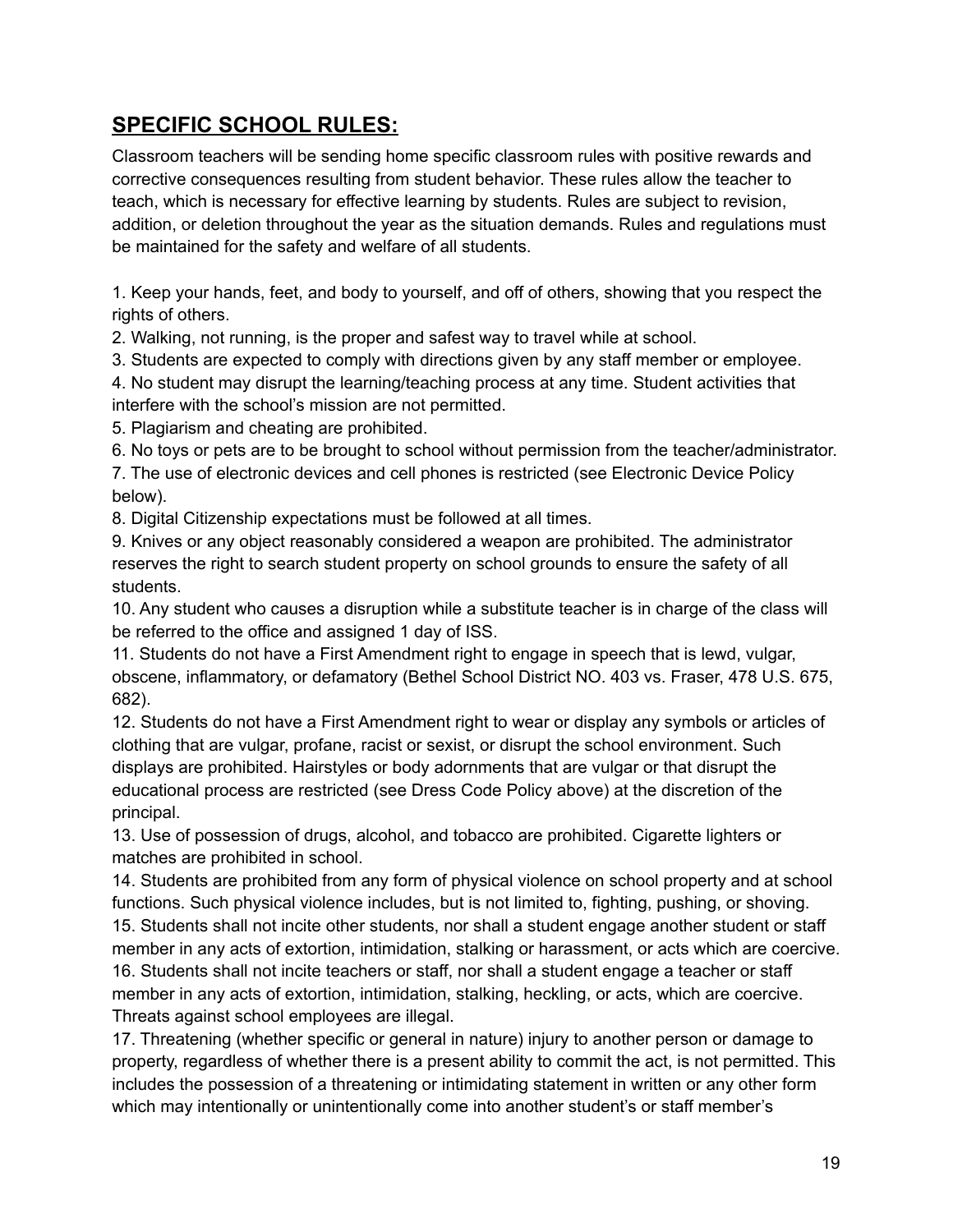possession. A student shall not in any way encourage another student to violate school rules or commit other acts of indirect aggression (spreading rumors, building alliances against other students, bullying, etc.).

18. Students are prohibited from engaging in behavior off school grounds that has a detrimental impact on other pupils, teachers, or school activities. Such behavior includes, but is not necessarily limited to:

a. Assault, battery, or criminal acts;

b. Selling, possession, or use of drugs;

c. Making offensive remarks to or about school personnel (see McCarthy, Martha M. et al (1998). Public School Law: Teacher's and Student's Rights. (4th Ed.). Boston: Allyn & Bacon. pp. 197-198).

19. Students shall not cause or attempt to cause damage to private property, including stealing or attempting to steal private property.

20. The destruction or unlawful possession of school property (vandalism and/or theft) is prohibited. Violators will be assessed damages and/or replacement costs; in addition he/she may be reported to the proper law enforcement agency.

21. Students should not leave the school grounds with strangers or accept rides. Permission from the office is required before leaving school at any time other than regular dismissal.

# <span id="page-20-0"></span>**PLAYGROUND RULES:**

- 1. The playground is open to students during the school day with staff supervision, weather permitting. Anyone using school grounds or playgrounds after school hours assumes responsibility for health and any claim for injury or damages.
- 2. Do not walk in front of slides or swings while students are playing.
- 3. No one is to be on top of the horizontal ladders use hanging, hand-over-hand motions.
- 4. One person on ladder or slide at a time. Slide in forward sitting position only.
- 5. Do not throw rocks, sticks, or snowballs. No dodge ball is allowed at recess.
- 6. Do not lay or sit on the ground when it is wet or muddy. Stay out of mud and/or water.
- 7. Do not re-enter the building during recess time unless you have permission from the staff member on duty.
- 8. After recess, students are to enter the building in an orderly manner. All students will line up quietly and enter the building under the teacher's supervision. Please be as quiet as possible, because other classes are in session.

# <span id="page-20-1"></span>**STUDENT REFERRALS TO THE OFFICE:**

When sent to the office, the following events shall take place:

- 1. All sides of the problem will be heard and considered.
- 2. A discipline form will be filled out for each student involved with name, date, and nature of the problem, as well as the action taken.
- 3. A solution to the problem will be discussed and a course of action decided upon.
- 4. Progressive discipline, including appropriate consequences, will be assigned in relation to the severity of each situation, including but not limited to: verbal warning, lunch detention, recess detention, after school detention, In-School Suspension (ISS), or Out of School Suspension (OSS).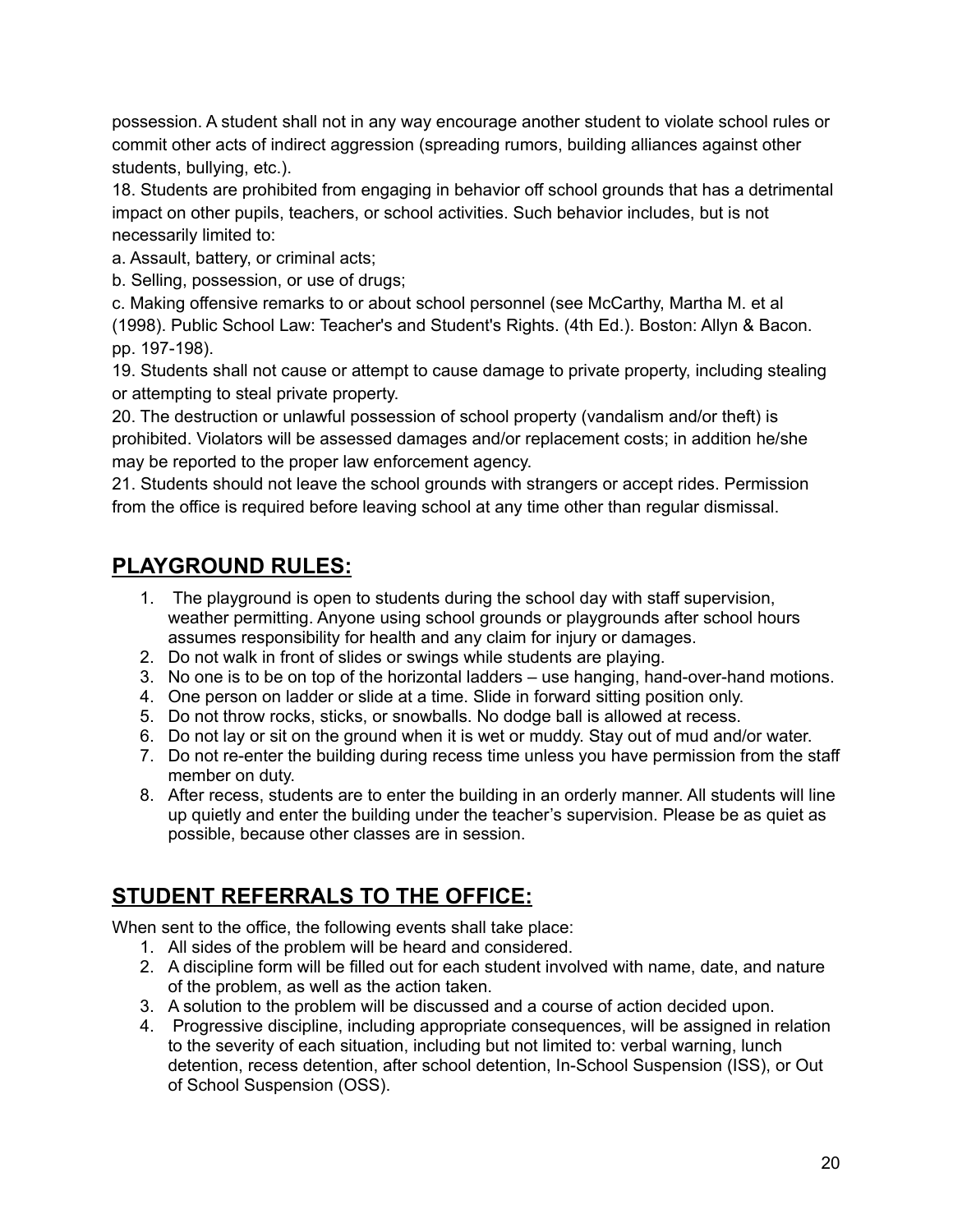# <span id="page-21-0"></span>**AFTER SCHOOL CARE:**

NHJ provides After School Care (contracted by Country Kids Pre-School and Childcare for 2021-2022) for students in grades K-5 from 3:00-6:00 p.m. Please contact the office at ICES or ICIS for additional information.

## <span id="page-21-1"></span>**EXTRACURRICULAR ACTIVITIES:**

- ICMS Athletics: Cross Country, Golf, Swimming, Tennis, Track, Wrestling (5th only)
- Art Club (5th)
- Choir (5th)
- Intramurals (5th)
- MILE Club (3rd, 4th, 5th)
- Robotics Club (application process, 4th and 5th)
- Student Leadership (teacher recommendations, application process, 4th and 5th)
- Video Club (application process, 5th)

It is the expectation of ICIS staff that students must maintain an S (satisfactory) or E (exemplary) rating in citizenship to participate in ICIS extracurricular activities.

## <span id="page-21-2"></span>**GIFTS SENT TO SCHOOL:**

Flowers/balloons/stuffed animals/etc. are not accepted for student birthdays, holidays, or other occasions. It becomes an academic distraction and an interruption to the students. Children's feelings are delicate at this age when fellow students receive exorbitant gifts and they do not receive the same.

## <span id="page-21-3"></span>**SCHOOL MEALS:**

All students are invited and encouraged to eat nutritious meals that are served daily in our cafeteria. Breakfast is available at 7:30 a.m. Parents/guardians who would like to send extra money for their student to buy extra food items may do so. Send money to school in a sealed envelope. Please write on the envelope the name of the child, the amount, and their grade. If you send money to school with your student, a check is the best form of payment. Payments may also be made online through the parent portal. Milk is available for purchase for students wanting an extra milk or who are bringing a sack lunch. The same good behavior and good manners are expected in the cafeteria as are expected in the classroom. Students shall come to the cafeteria in an orderly manner and remain orderly. Respect shall be demonstrated by not cutting in front of others. Each student is responsible for cleaning his/her own mess and returning trays. Your student's account activity is available online through Infinite Campus parent portal or call (317) 878-2106 to request your student's account activity report. See the NHJ Corporation Handbook for parent portal access details.

## <span id="page-21-4"></span>**FREE and REDUCED LUNCHES:**

Nineveh Hensley Jackson School Corporation participates in the National School Breakfast and Lunch Programs. A benefit of these programs is the ability to provide free or reduced-price meals to families who are eligible according to the federal income guidelines. Applications for meal benefits and textbook assistance are available in

each school building and a printable version is accessible at www.indiancreekschools.com. Only one application per household is needed, however, a new application must be filled out each year for meal benefits to continue. Meal benefits begin when the application has been processed and approved.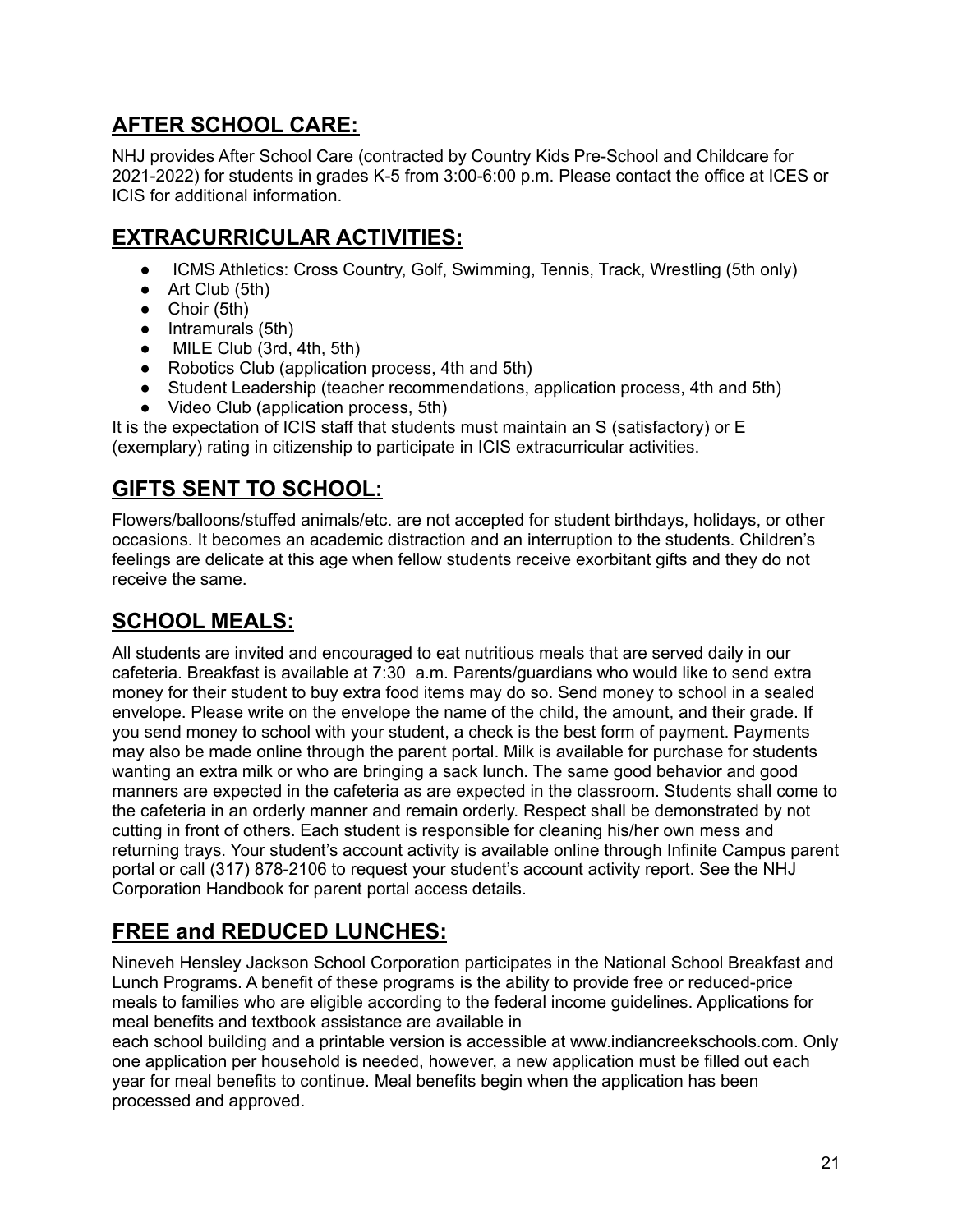#### EMERGENCY CLOSING and NOTIFICATIONS of eLEARNING for INCLEMENT WEATHER DAYS

We must be prepared to delay school opening, send students home early, or to close school any day when required by weather or emergency conditions. The problems with these actions are well understood, but the safety and welfare of our students will always be our first priority. Local radio and television stations will be notified of an emergency closing. We will also notify families through our district communication system.

Please be sure your child knows what to do in case of early dismissal or delay in starting time. Your advance planning is essential for the safety of your child.

In case of emergency school closing, PLEASE DO NOT CALL THE SCHOOL unless you have absolutely no other way to obtain closing information. IT IS THE RESPONSIBILITY OF THE PARENT(S)/GUARDIAN(S) TO MAKE SURE THAT ALL EMERGENCY RELEASE INFORMATION FOR YOUR STUDENT IS UP-TO-DATE.

If an emergency school closing is called, all school-related activities scheduled for that day are also canceled.

## <span id="page-22-0"></span>**STUDENT PAYMENTS**

All payments sent to the school should be by check whenever possible. We cannot accept checks that combine textbook rental, meals, insurance, pictures, etc. Please make separate textbook rental and meal checks payable to NHJ. Make all other school checks payable to Indian Creek Intermediate School or as specified on the order form. You may combine on one check all of your NHJ Indian Creek students' book rental and on a separate check all of your NHJ Indian Creek students' meal money. Be sure to indicate on these checks or envelopes how much money is to be applied to each student's account. You may also pay with a credit card on the Infinite Campus parent portal. Instructions are provided on the website.

## <span id="page-22-1"></span>**TEXTBOOK RENTAL**

Grades 3, 4, and 5 textbook rental statements will be available with Returning Students' Registration. Your child's textbook rental may be paid by cash or check at any of the schools. You may use a credit card on the Infinite Campus parent portal. Instructions are provided on the website.

#### <span id="page-22-2"></span>**SCHOOL BUS AND OTHER VEHICLE IDLING:**

In accordance with the Indiana State Department of Health regulations, the Board endeavors to limit vehicle emissions that may be introduced into school facilities harming the indoor air quality.

The Corporation shall determine areas where idling is prohibited and post signs.

Drivers of all public and private vehicles are to turn off the engine if the vehicle is to be **stopped for more than five (5) minutes in locations where the vehicle exhaust may be drawn into the building or while on school grounds. See Policy 8615 and AG 8615.**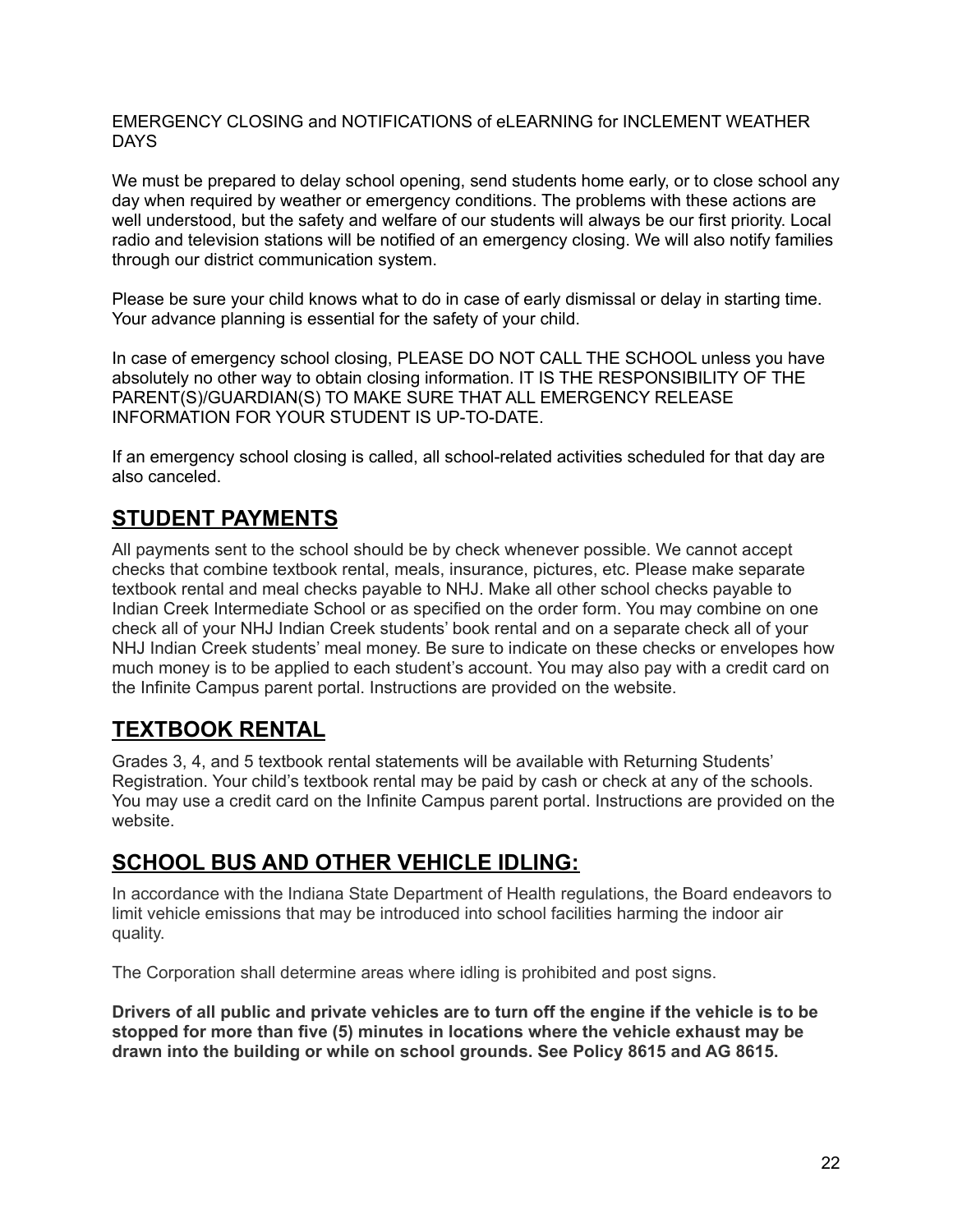## <span id="page-23-0"></span>**MEDIA RELEASE OF INFORMATION:**

Indian Creek Intermediate School personnel may release certain student information including the student's name, photograph or electronic image, participation in officially recognized activities, dates of attendance, awards received, and other similar information without parental consent to newspapers, magazines, radio and television, colleges, civic organizations or similar groups, or publish such information in its own publications, programs, yearbooks, Internet pages or by other means. Any parent, or guardian, not wanting this information released to the public shall mark this selection accordingly with enrollment paperwork. Upon the receipt of this form, ICIS will attempt to prevent the release of student information.

## <span id="page-23-1"></span>**HEALTH SERVICES POLICIES and GUIDELINES:**

Jill Lawalin, Health and Wellness Director, 317-878-2108, jlawalin@nhj.k12.in.us

The school clinic is staffed by a Registered Nurse or a clinic assistant. The Health Services staff provides first aid care for students who become ill or injured during the school day. The RN is not allowed to diagnose any injury or illness, per the Indiana Nurse Practice Act, but can make an educated recommendation to the parent if it is determined that further care is needed. The clinic assistant works under the direction of an RN in the Corporation.

In the event of student illness or significant injury while at school, the nurse/assistant/designee will make every effort to contact the parent/guardian. If a parent is unavailable, the school will contact the emergency contact(s) as listed in Infinite Campus. It is absolutely necessary to update Infinite Campus with any phone number or inform the school of any phone number or emergency contact changes during the year to enable school staff to contact parent/guardian in the event of a medical emergency. If the student's condition requires immediate emergency care, EMS will be activated and parents notified.

#### <span id="page-23-2"></span>Illness Guidelines:

In an effort to ensure an optimal learning environment, students that have a fever (100.4° F or above), active vomiting and/or diarrhea, eye drainage or rash should not be sent to school. Students presenting to a school clinic with any of the above symptoms will be sent home for further care.

They may return when they have been fever-free for 24 hours without medication, or when the condition has been treated by a physician or is no longer present. A student that is vomiting due to illness should not return to school until they have not vomited for 24 hours. A student must be on antibiotics for 24 hours before returning to school after diagnosis of strep throat or pink eye. A doctor's note may be requested upon return. Students that have symptoms that prevent him or her from actively participating in school activities (e.g., excessive coughing, sore throat, emotional distress) may also be sent home at the discretion of the nurse. Parents are responsible for providing their child/ren with timely transportation from school in cases of injury or illness that occur while there.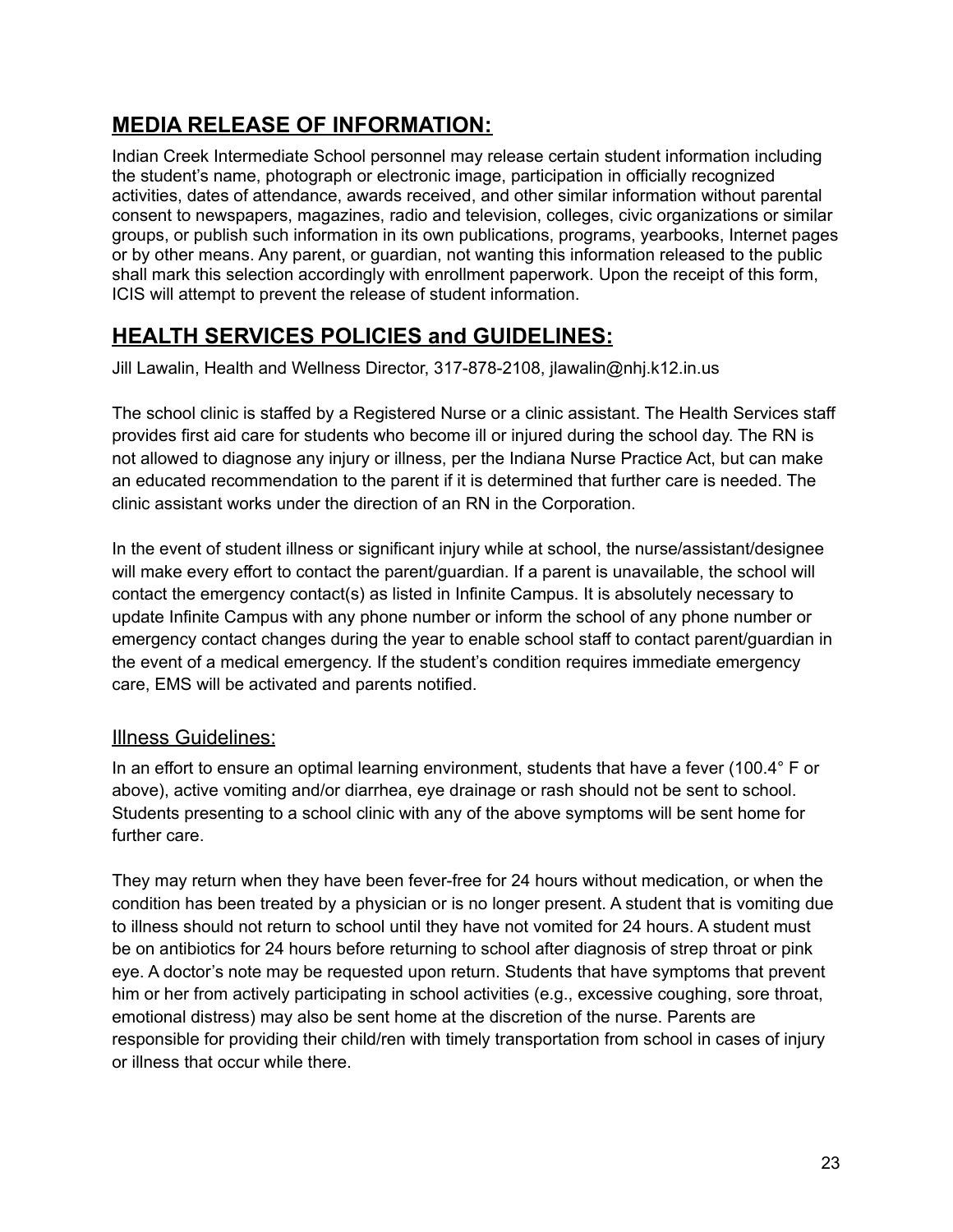#### <span id="page-24-0"></span>Guidelines for Medication Administration:

The following guidelines for medication administration at school have been set up in accordance with Indiana Codes as related to education. ALL medications (non-prescription and prescription) must be brought to the school clinic upon arrival to school where they will be stored and administered accordingly.

- The school nurse, clinic assistant, or designee can dispense non-prescription medication with written parent/guardian permission. ALL medication must be sent in the original, unexpired container and labeled with the student's name. No medication can be given to a student unless it is brought from home with written parent permission. This includes cough drops, throat sprays, most eye drops, and most sprays, creams and ointments for burning or itching. Any dosage amount requested in excess of the manufacturer's recommended dosage will not be given without a physician's written approval. Herbal medications or supplements will not be administered during the school day unless accompanied by a physician's order.
- The school nurse, clinic assistant, or designee can dispense prescription medication with written parent/guardian permission. Prescription medication must be sent in the original container bearing the current pharmacy label that shows the child's name, prescription number, date filled, physician's name, and directions for use. All prescription medication changes and/or dosage changes must be accompanied by a physician's statement or new prescription bottle reflecting changes. This form must be on file: https://cdn.zephyrcms.com/f7c4a59d-1f0c-4654-acea-f1fd041b273a/-/inline/yes/pdf-medi cation-form.pdf

If a medication is to be terminated before the date on the prescription, the written and dated consent of the parent/guardian is required.

#### <span id="page-24-1"></span>Emergency Medication (e.g., inhalers, epi-pens):

Students who require the immediate availability of medication may be allowed to keep it with them rather than in the clinic only with the written permission of the prescribing physician.

Parents/guardians of students carrying such medications assume responsibility for assuring that a back-up medication is provided to be available in the clinic, and that the carried medication is neither outdated nor empty.

Epi Pen Form:

[https://cdn.zephyrcms.com/e7b5951a-28cc-452b-a29a-fc33415cd8e5/-/inline/yes/pdf-food-aller](https://cdn.zephyrcms.com/e7b5951a-28cc-452b-a29a-fc33415cd8e5/-/inline/yes/pdf-food-allergy-epi-pen-form.pdf) [gy-epi-pen-form.pdf](https://cdn.zephyrcms.com/e7b5951a-28cc-452b-a29a-fc33415cd8e5/-/inline/yes/pdf-food-allergy-epi-pen-form.pdf)

Inhaler Form:

[https://cdn.zephyrcms.com/9825c95b-263c-4e88-87ea-5dd5ea356fa5/-/inline/yes/pdf-asthma-fo](https://cdn.zephyrcms.com/9825c95b-263c-4e88-87ea-5dd5ea356fa5/-/inline/yes/pdf-asthma-form.pdf) [rm.pdf](https://cdn.zephyrcms.com/9825c95b-263c-4e88-87ea-5dd5ea356fa5/-/inline/yes/pdf-asthma-form.pdf)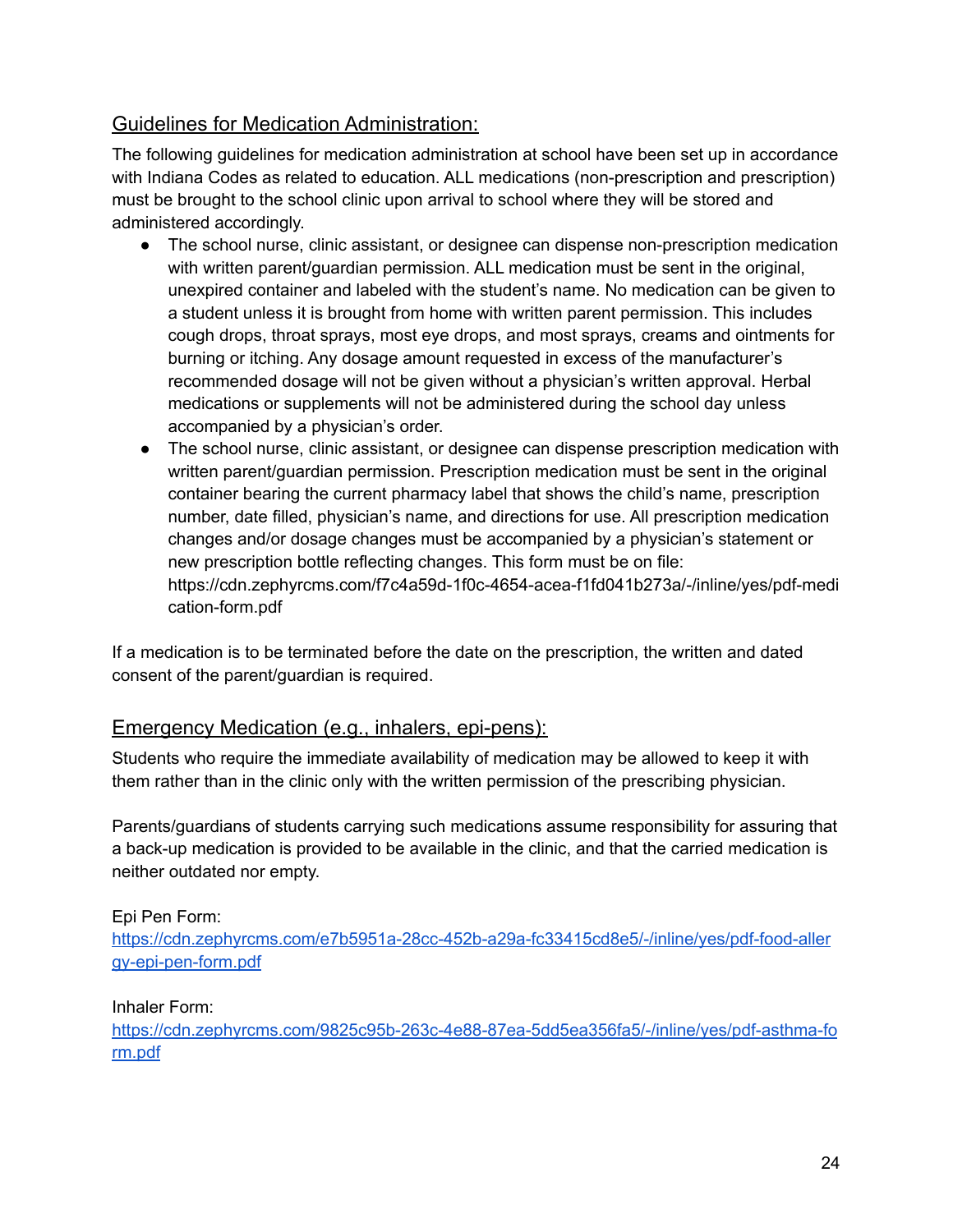#### <span id="page-25-0"></span>Controlled Drugs:

Parents assume responsibility for delivering controlled substances (e.g., Ritalin) to and from school. Controlled substances should be delivered to the school clinic by a parent or guardian. Controlled substances will not be sent home with students.

- The school will not send home any medication with a student in grade 8 or below. Medication(s) sent to school will only be released to the student's parent, or to an individual at least eighteen (18) years old who has been designated in writing by the student's parent to receive the medication. Students in grades 9-12 need a parent's written permission to take medication home.
- All medication permits and physician statements must be filed with the school at the beginning of each school year or, at the start of medication administration, whichever comes first. Written parent consent is valid only for the period specified on the consent form and never longer than the current school year.

<span id="page-25-1"></span>References: 511 IAC 7-21-8, IC 20-34-3-18, IC 20-33-8-13

#### Immunization Policies:

Every child living in Indiana shall be immunized against diphtheria, pertussis (whooping cough), tetanus, measles, rubella, poliomyelitis, mumps, hepatitis A, hepatitis B, chicken pox and meningococcal. These requirements are determined by the Indiana State Department of Health. Contact the school clinic for clarification. Per Indiana law, every child enrolled in the following grades shall have the following immunizations:

K-5th Grade:

3 Hepatitis B, 5 DTaP (Diphtheria, Tetanus & Pertussis), 4 Polio,

2 Varicella, 2 MMR, 2 Hepatitis A

6th-7th Grade: 3 Hepatitis B, 5 DTaP (Diphtheria, Tetanus & Pertussis), 4 Polio, 2 Varicella, 2 MMR, 2 Hepatitis A, 1 MCV4 (Meningococcal) and 1 Tdap (Tetanus, Diphtheria & Pertussis)

8th-11th Grade: Hepatitis B, 5 DTaP (Diphtheria, Tetanus & Pertussis), 4 Polio, Varicella, 2 MMR, Hepatitis A, 1 MCV4 and 1 Tdap

12th Grade: Hepatitis B, 5 DTaP (Diphtheria, Tetanus & Pertussis), 4 Polio, Varicella, 2 MMR, Hepatitis A, 2 MCV4 and 1 Tdap

The parent/guardian is required to furnish the school on or before the first day of school proof of immunization. The statement of immunization must include the student name, date of birth and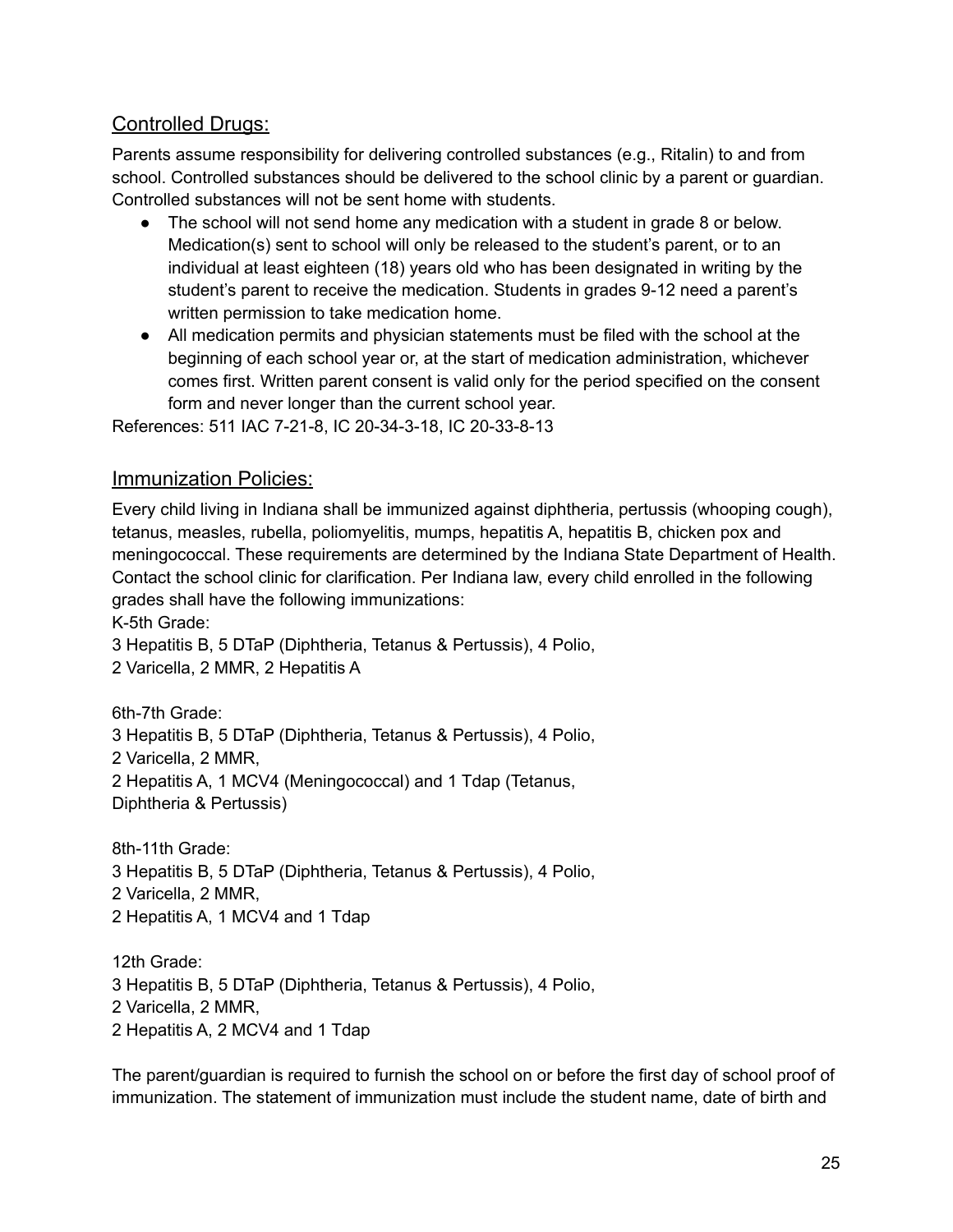the month/date/year of each immunization. If the student has a history of chicken pox, the parent/guardian must provide a written statement that indicates the child has had the disease.

A child may be exempt from immunization requirements only if the student's physician certifies in writing that the particular immunization will be detrimental to the child's health or, if the child's parent/guardian submits a written religious objection to the immunization requirements. Both of these exemptions must be updated annually. Students without proof of up-to-date immunizations will not be allowed to attend school as of October 7, 2022 until updated records are turned in to the clinic.

If the student is in the process of completing the requirements, the parent/guardian must furnish a written physician's statement stating the schedule for completion of the needed immunizations.

<span id="page-26-0"></span>References: IC 20-34-3-2, IC 20-34-3-3, IC 20-34-4

#### **Hearing and Vision Screenings:**

Hearing and Vision screenings are performed each year in compliance with Indiana state law. All students in grades 1, 4, 7 and 10 will receive a hearing screening. Also, any student who has transferred into the school corporation or any student suspected of hearing defects will be screened. Hearing screenings are conducted by the corporation Speech and Language Pathologists. All students in grades 1, 3, 5 and 8 will receive a vision screening. Also, any student who has transferred into grades 1, 3, 5 and 8 or any student suspected of a visual defect will receive a vision screening. Vision screenings are conducted by the corporation nurses, clinic assistants and trained volunteers. Parental permission is not required. If, however, you do not wish for your child to be screened, you must send a written statement to the school clinic as soon as possible after the start of the school year. Students that do not pass the school screening will be referred for further evaluation and assessment by a licensed practitioner. After the exam, a physician's report of the evaluation must be returned to the school for documentation and reporting purposes.

<span id="page-26-1"></span>References: IC 20-34-3-14, IC 20-34-3-12, IC 20-19-2-8

#### **Head Lice Guidelines:**

Parents have the primary responsibility in the detection, prevention and treatment of head lice through routine checks of their child's hair and proper treatment if live lice are found. While head lice are a nuisance, they do not spread disease and are not a public health issue. Parents are encouraged to notify the nurse/clinic assistant if their child is found to have head lice. The primary goal of identification and notification of a lice infestation in the school setting is to ensure that the child receives safe and effective treatment.

Should a student present at school with a possible case of head lice, the school nurse/clinic assistant will maintain confidentiality, verify the presence of an active infestation, and bring it to the attention of the student's parent/guardian. Presence of nits alone is not a reason to exclude a child from school. Students with live, crawling lice and nits closer than 1cm from scalp will be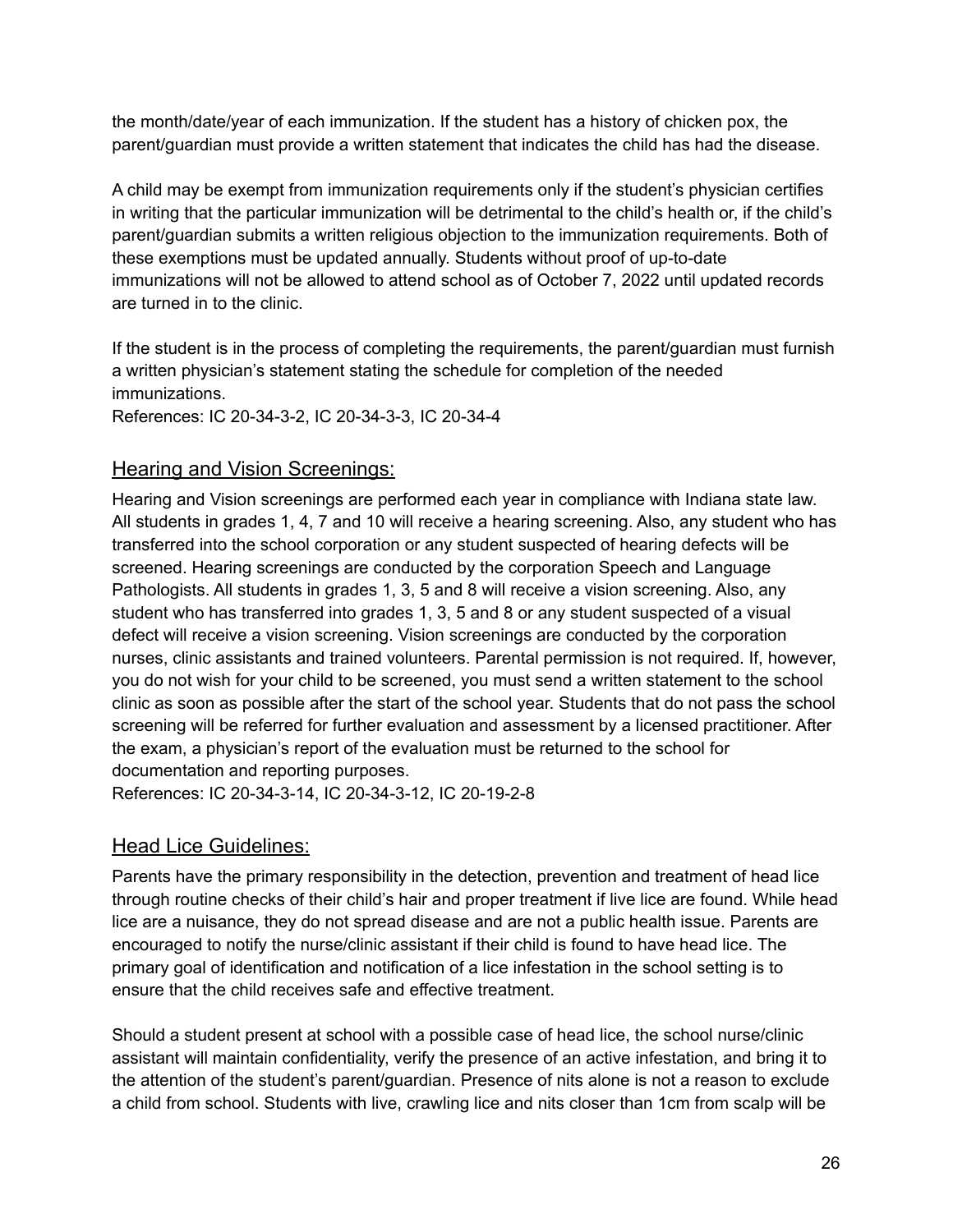considered an active infestation and would require treatment or manual removal of nits. Exclusion for an active infestation will be determined on a case by case basis. Parents will be instructed on appropriate treatment and prevention methods and asked to return to the clinic with their child after treatment for a recheck. Head lice checks are done individually and on an as-needed basis for detection and for follow up after treatment. Siblings and close contacts of students with head lice may be checked at the discretion of the nurse or clinic assistant.

These guidelines are supported by the American Academy of Pediatrics, Centers for Disease Control and Prevention (CDC), and the National Association of School Nurses.

#### <span id="page-27-0"></span>**NINEVEH-HENSLEY-JACKSON-UNITED SCHOOL CORPORATION POLICIES**

The Nineveh-Hensley Jackson United School Corporation provides to parents all of the corporation policies. All students and their parents/guardians are encouraged to read the corporation policies, which include American Disabilities Act (ADA) and Section 504, Annual Asbestos Hazard Emergency Response Act (AHERA) Anti-Harassment, Family Educational Rights and Privacy Act (FERPA), and Network and Internet Use, as well as other policies.

# <span id="page-27-1"></span>**CIVIL RIGHTS NONDISCRIMINATION STATEMENT:**

In accordance with federal civil rights law and U.S. Department of Agriculture (USDA) civil rights regulations and policies, this institution is prohibited from discriminating on the basis of race, color, national origin, sex (including gender identity and sexual orientation), disability, age, or reprisal or retaliation for prior civil rights activity.

Program information may be made available in languages other than English. Persons with disabilities who require alternative means of communication to obtain program information (e.g., Braille, large print, audiotape, American Sign Language), should contact the responsible state or local agency that administers the program or USDA's TARGET Center at (202) 720-2600 (voice and TTY) or contact USDA through the Federal Relay Service at (800) 877-8339.

To file a program discrimination complaint, a Complainant should complete a Form AD-3027, USDA Program Discrimination Complaint Form which can be obtained online at: https://www.usda.gov/sites/default/files/documents/USDA-OASCR%20P-Complaint-Form-0508- 0002-508-11-28-17Fax2Mail.pdf, from any USDA office, by calling (866) 632-9992, or by writing a letter addressed to USDA. The letter must contain the complainant's name, address, telephone number, and a written description of the alleged discriminatory action in sufficient detail to inform the Assistant Secretary for Civil Rights (ASCR) about the nature and date of an alleged civil rights violation. The completed AD-3027 form or letter must be submitted to USDA by:

1. mail: U.S. Department of Agriculture Office of the Assistant Secretary for Civil Rights 1400 Independence Avenue, SW Washington, D.C. 20250-9410; or 2. fax: